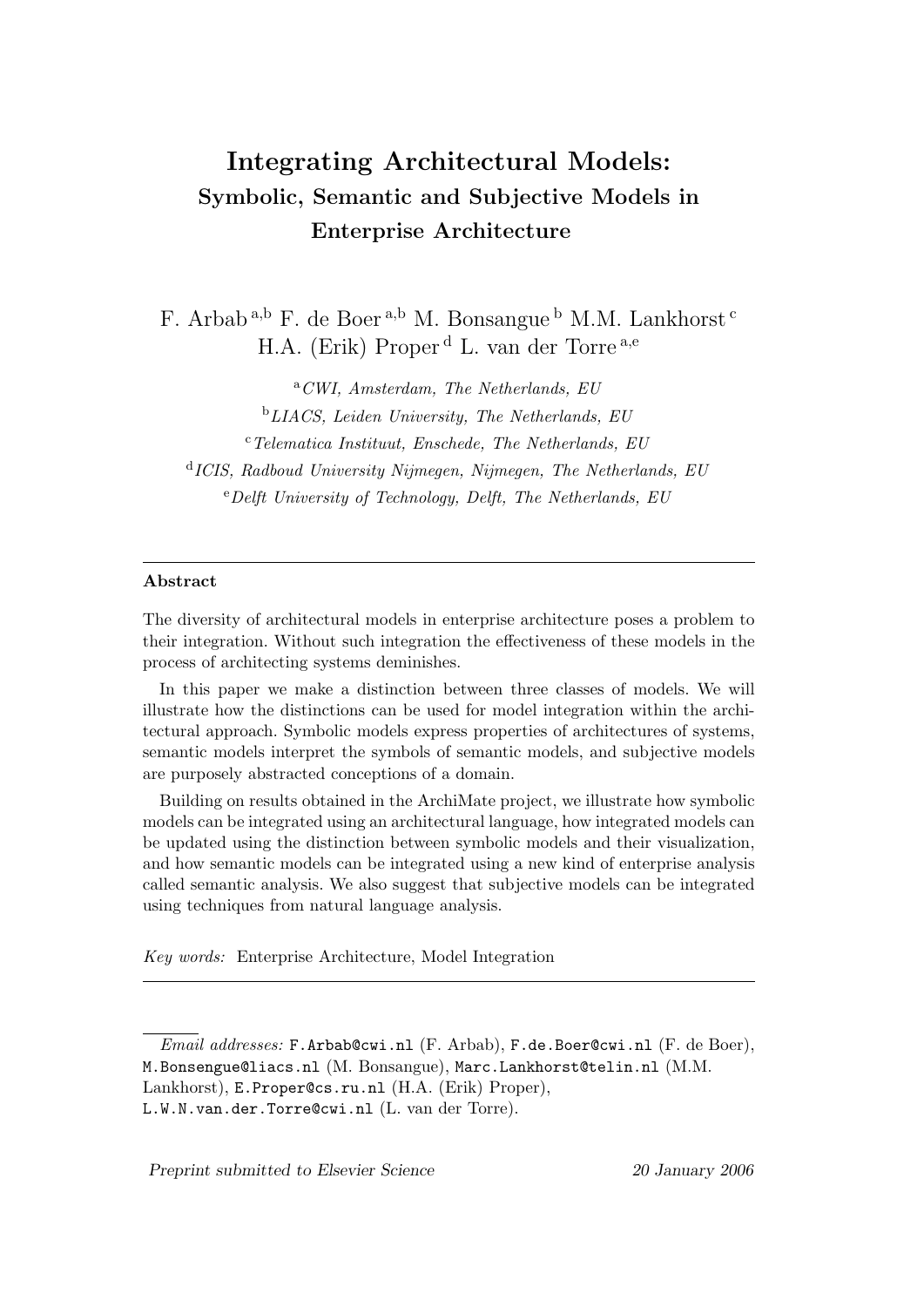#### 1 Introduction

In the development of information systems, software systems, and enterprise architectures, many different architectural descriptions are used, usually in the form of architectural models. However, whereas companies have long since recognized the need for an integrated architectural approach, and have developed their own architecture practice, they still experience a lack of support in the design and communication of architectures. For example, when designing architectures, architects do not have a common, well-defined vocabulary to avoid misunderstandings and promote clear designs, that allows for the integration of different types of architectures related to different domains, and that is shared with various stakeholders within and outside the organization, e.g., management, system designers, or outsourcing partners. Other disciplines, for example building and construction, mechanical engineering, or chemical engineering, also use abstractions such as models to describe an object being designed, but have a much more limited and standardized vocabulary and therefore do not seem to face the problems encountered in information technology.

The important distinction between information technology architecture and, for instance, building and construction is that the latter is concerned with information about concrete physical things, whereas the former gives us information about abstractions that need not have a physical counterpart. Therefore, in information technology architecture, we do not have one abstract and one concrete thing, but we have to deal with two abstract things: information systems and models of these systems. One of the main difficulties in dealing with these 'abstractions of abstractions' is that it is much harder for the various stakeholders involved in the design and use of an information system to conceptualize this system than it is for, say, a contractor or inhabitant of a house to think about its structure, functions, and other aspects. The abstract nature of both the object being designed and the descriptions of this design in the form of models leads to at least the following problems:

- Confusion exists with respect to the distinction among a model's presentation, content, and semantics: what does the model look like, what elements does it contain, and what are the relations of these elements to parts of reality (i.e., of the information system)?
- To capture the diverse and abstract nature of information systems often requires the use of multiple large, complex, and interrelated models providing insight into the system from different viewpoints. Comprehending these in their entirety may be a daunting task.
- In information technology the technological building blocks, their abilities and their boundaries, are not as clear (and stable) as they are in the other disciplines.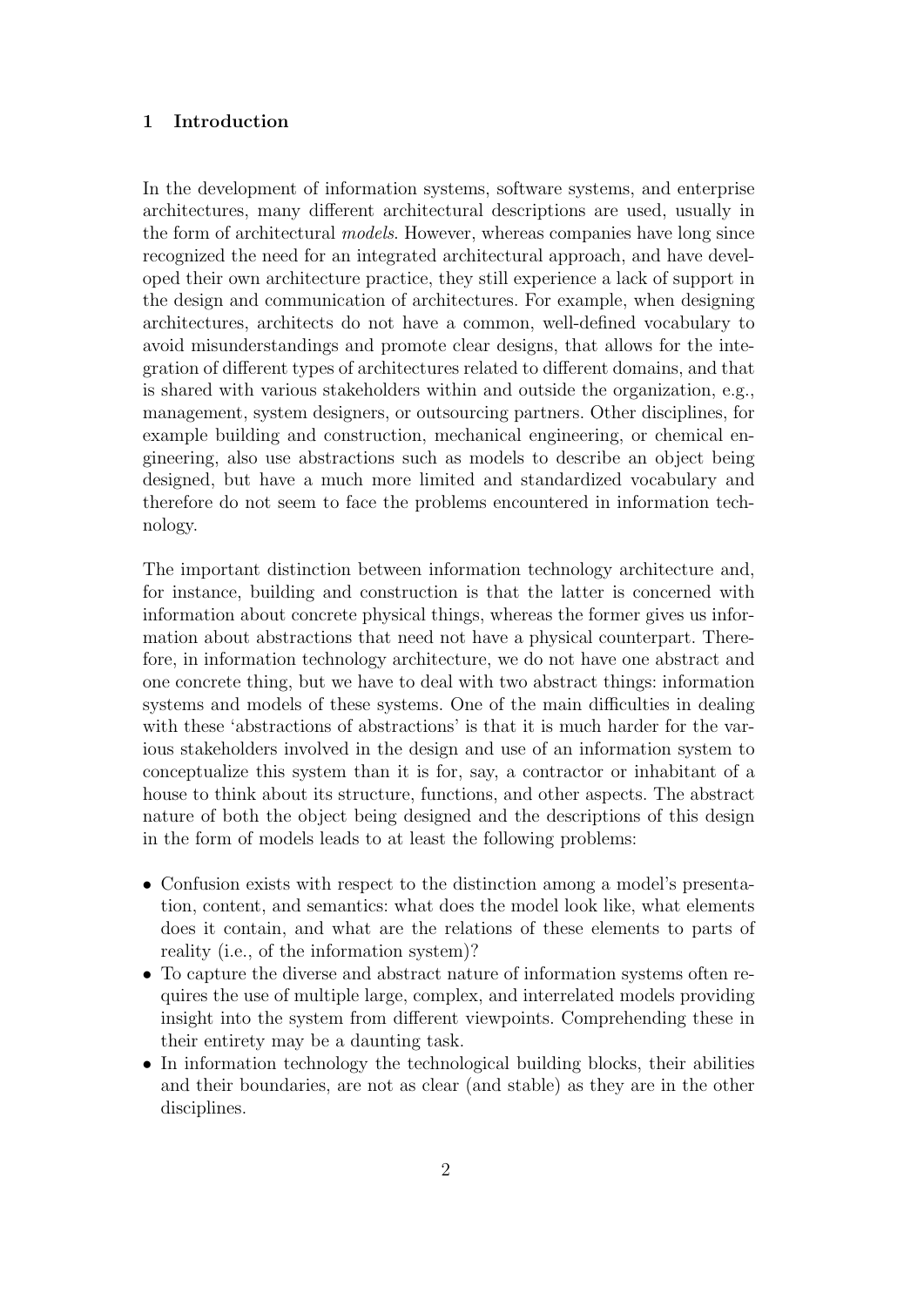• The architectures are not just referring to technological phenomena, but also refer to socio-economical phenomena such as business/work processes, etc. This makes it much harder to come up with a limited set of architectural descriptions, models and associated languages.

Due to these reasons, we need in enterprise architecture a more general and flexible approach to the integration of architectural models. In this paper we go beyond the kinds of model integration studied with a long tradition in information systems, and elsewhere, by addressing the following two issues.

- We are not only interested in the static case where architectural models are related to each other and should satisfy some coherence criteria, but we are in particular interested in the dynamic case where models are updated, and as a consequence other models are updated too.
- We are interested not only in syntactic approaches relating one formalism to another one, but we also use the semantics of the models during the integration.

To address these issues, is is essential not to confuse the various uses of "model" in literature. The colloquial use of the term model in enterprise architecture generally refers to a (graphical) symbolic model (viz. the IEEE standard as presented in [\(IEEE](#page-26-0) [\(2000\)](#page-26-0)), the use in UML, etc). When stakeholders refer to architectural models and systems, they can do so only by interpreting the symbols in the symbolic models. The interpretation of such a symbolic model in terms of a formal language is referred to as as semantic model. A semantic model does not have a symbolic relation to architecture, as it does not contain symbolic references to reality. However, stating that the semantic model associated to some given symbolic model captures the meaning of the latter model, we ignore some important issues that are at play when dealing with models in an architecting context. What is still missing is the (inherently subjective) nature of human interpretation of these models. In some studies such as [Falkenberg et al.](#page-25-0) [\(1998\)](#page-25-0), models are defined as purposely abstracted conceptions (as held by a human viewer) of a domain; we call them subjective models.

Note that our three kinds of models are not simple instances of the IEEE standard 1471-2000 concept of model, since they have distinct relations to other concepts. On the contrary, our notion of symbolic model is most closely related to the notion of model in the IEEE standard, and the semantic and subjective model can best be seen as new notions.

The work reported in this paper is the result of the ArchiMate project<sup>[1](#page-2-0)</sup> which

<span id="page-2-0"></span><sup>&</sup>lt;sup>1</sup> The ArchiMate consortium consisted of ABN AMRO, Stichting Pensioenfonds ABP, the Dutch Tax and Customs Administration, Ordina, Telematics Institute, Centrum voor Wiskunde en Informatica, Radboud University Nijmegen, and the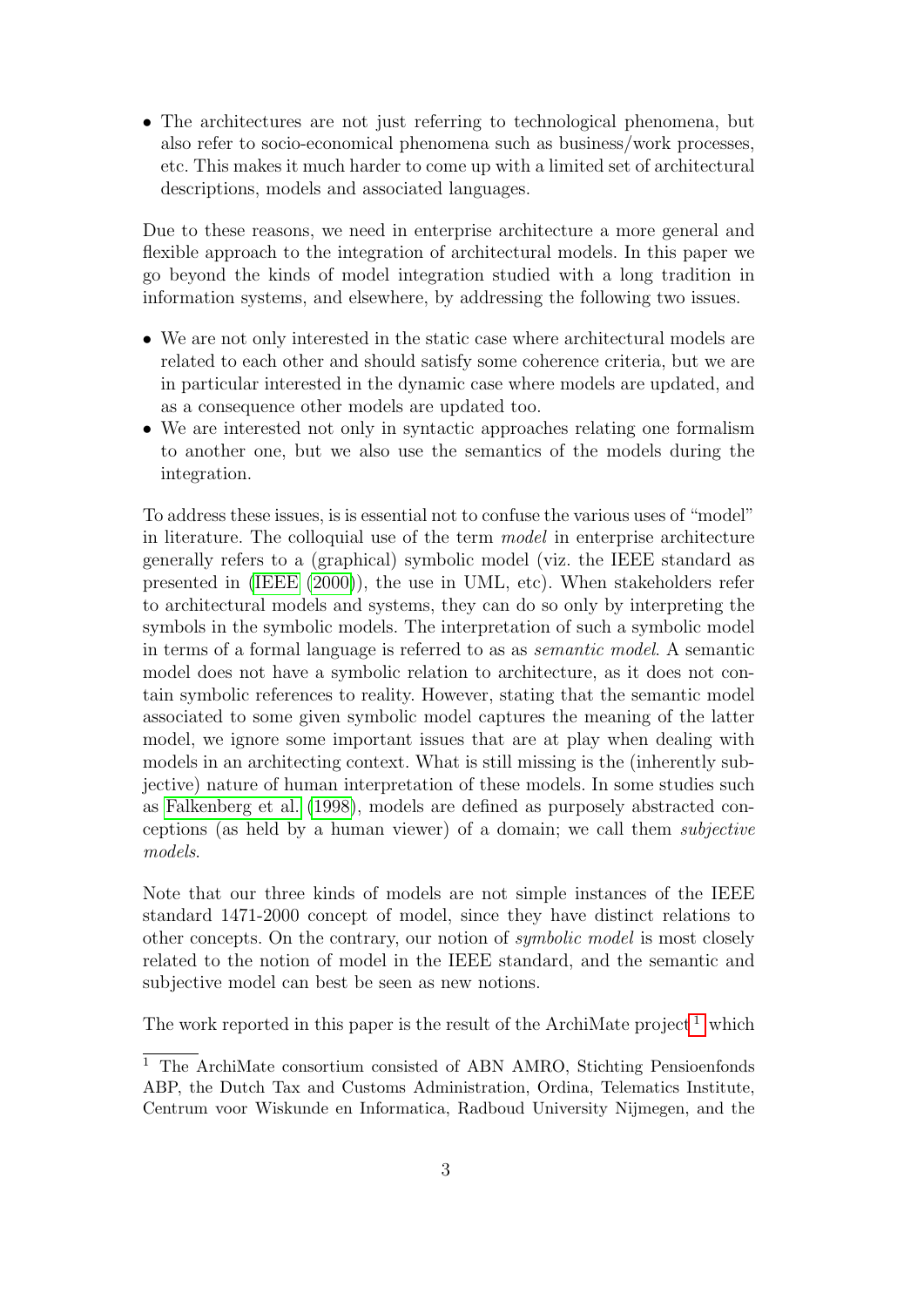aimed to provide concepts and techniques [Jonkers et al.](#page-26-1) [\(2003,](#page-26-1) [2004\)](#page-26-2) to support enterprise architects in the visualization, communication and analysis of integrated architectures. An overview of the results of this project can be found in [Lankhorst and others](#page-26-3) [\(2005\)](#page-26-3). In this paper we go beyond the results reported there, in that we will more fundamentally explore the relationships between the three classes of models and their respective roles in integrating different architectural models.

The layout of this paper is as follows. We first discuss motivating examples of model integration. Then we introduce and discuss the concepts of symbolic, semantic and subjective model. Finally we demonstrate the usefullness of our distinction by discussing some model integrations in the ArchiMate project.

## 2 Integration of Architectural Domains

In this section we discuss the motivating problem for the distinction among symbolic, semantic and subjective models. We also discuss the relation to complexity of architectures, and compositionality. As mentioned before, even though companies have long since recognized the need for an integrated architectural approach and have indeed developed their own architecture practice, they still suffer from a lack of support in the design, communication, realization and management of architectures and related models. Several needs can be categorized as follows with respect to different phases in the architecture life cycle:

- Design When designing architectures, architects should use a common, well-defined vocabulary to avoid misunderstandings and promote clear designs. Such a vocabulary must not just focus on a single architecture domain, but should allow for the integration of different types of architectural models related to different domains.
- Communication Architectural models are shared with various stakeholders within and outside the organization, e.g., management, system designers, or outsourcing partners. To facilitate the communication about architectures, it should be possible to precisely represent the relevant aspects for a particular group of stakeholders.
- Realization To facilitate the realization of architectures and to provide feedback from this realization to the original architectures, links should be established with design activities on a more detailed level, e.g., business process design, information modeling or software development.
- Change An architecture often covers a large part of an organization and may be related to several architectural models. Therefore, changes to an

Leiden Institute of Advanced Computer Science.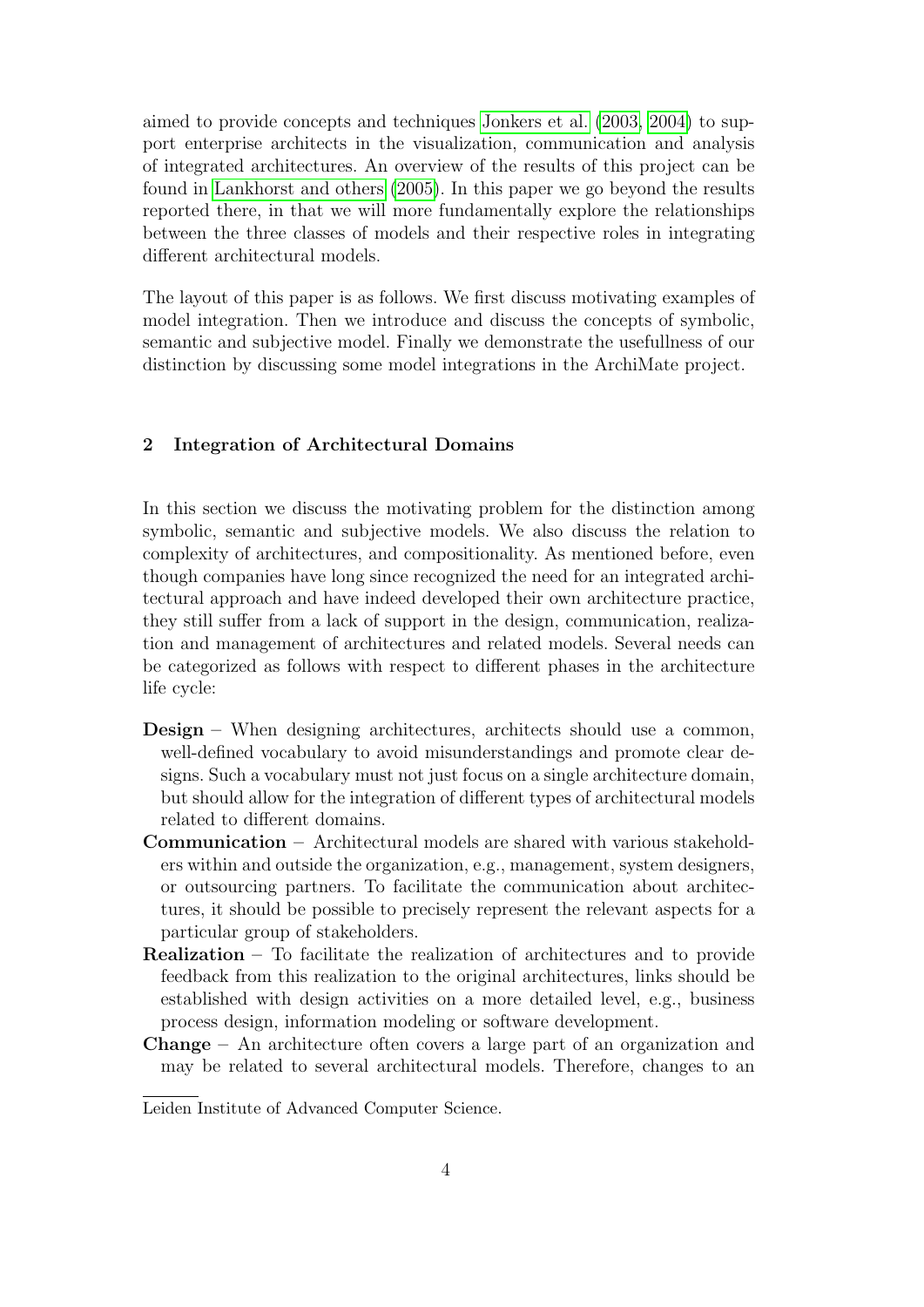architecture may have a profound impact. Assessing the consequences of such changes beforehand, and carefully planning the evolution of architectures are therefore very important. Until now, support for this is virtually non-existent.

In current practice, enterprise architectures often comprise many heterogeneous models and other descriptions, with ill-defined or completely lacking relations, inconsistencies, and a general lack of coherence and vision. The main driver behind most of the needs identified above is the complexity of architectures, their relations, and their use. Many different architectures or architectural views co-exist within an organization. These architectures need to be understood by different stakeholders, each at their own level. The connections and dependencies that exist among these different views make life even more difficult. Management and control of these connected architectures is extremely complex. Primarily, we want to create insight for all those that have to deal with architectures. There are many instances of this integration problem, of which we discuss two examples below. In general, some integration problems can be easily solved, for example by using an existing standard; others are intrinsic to the architectural approach and cannot be "solved" in the usual sense. These hard cases are intrinsic to the complexity of architecture, and removing the problem would also remove the notion of architecture itself. This is illustrated by Example 2.1 below.

# Example 2.1

As a first example of an integration problem consider Figure 1, which contains several architectural models. The five architectures models may be expressed as models in UML, or models from cells of Zachman's architectural framework, or any kind of combination. For instance, there may be a company that has modelled its applications in UML, and its business processes in BPMN. In all these cases, it is unclear how concepts in one view are related to concepts in another view. Moreover, it is unclear whether views are compatible with each other.

The integration of the architectural models in Figure 1 is likely to be problematic due to the fact that they have been developed by distinct stakeholders, with their own concerns. One might even imagine multiple stakeholders who have distinct models, for example of the process architecture. Relating architectures means relating the ideas of these stakeholders, of which most remain implicit. A consequence is that we often cannot assume to have complete oneto-one mappings, and the best we can ask for is that views are in some sense consistent with each other. This is often called a problem of alignment.

In the complex integration cases that involve multiple stakeholders, it is clear that integration is a bottom-up process, in the sense that first concepts and languages of individual architectural domains are defined, and only then the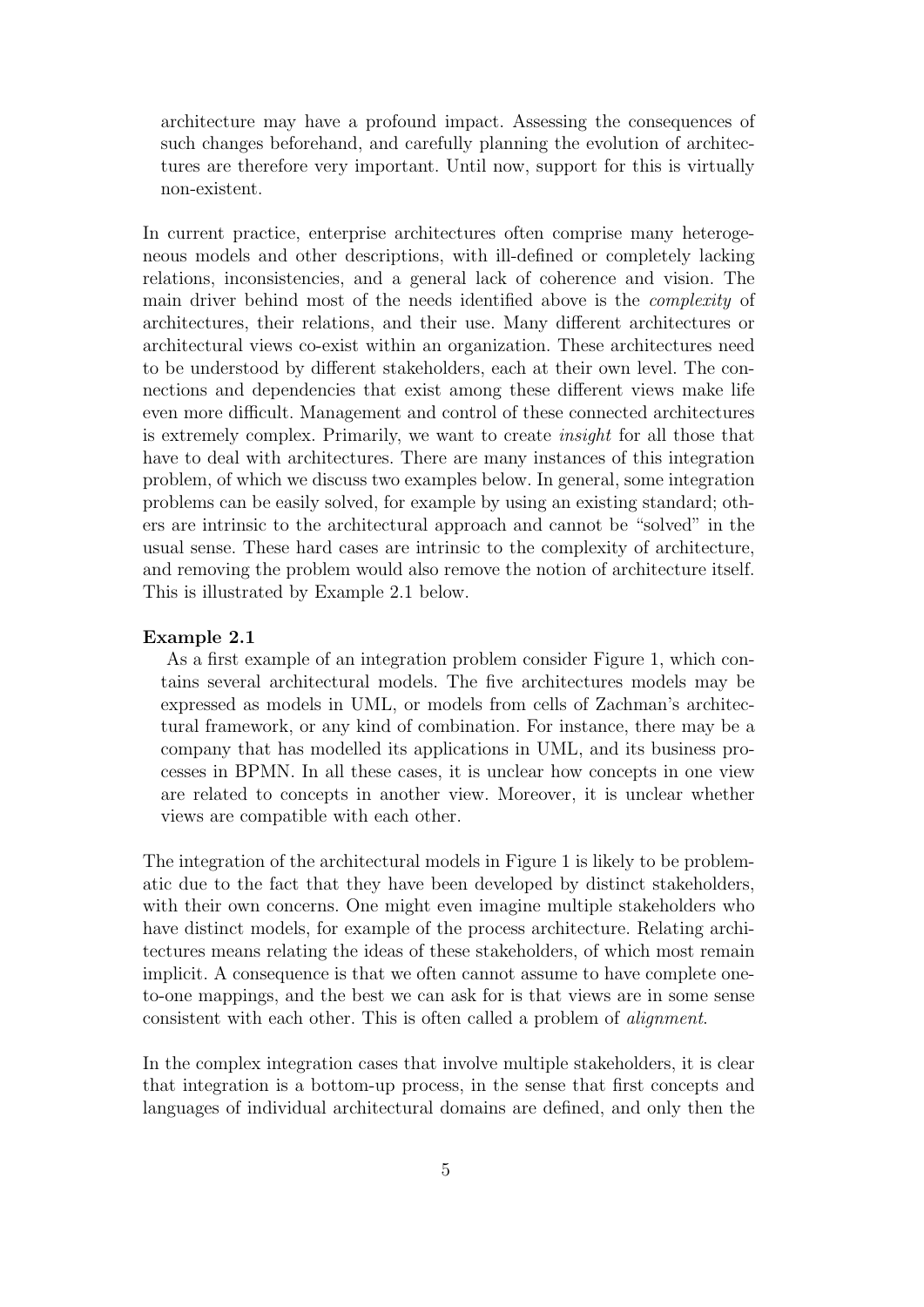

Fig. 1. Heterogeneous architectural domains

integration of the domains is addressed. We can summarize Example 2.1 by observing that the integration of architectural models is hard due to the fact that architectures are given and used in practice, and cannot be changed. It is up to those who integrate these models to deal with the distinct nature of architectural domains.

When looking at everyday architectural practice, it is clear that some integration problems occur more frequently than others. A typical pattern is that some architectural models describe the structure of an architecture at some point in time, whereas other models describe how the architecture changes over time. The second example that we discuss in this paper addresses this issue.

#### Example 2.2

As a second example of an integration problem, consider the first two viewpoints discussed in the IEEE 1471-2000 standard [\(IEEE](#page-26-0) [\(2000\)](#page-26-0)): the structural viewpoint and the behavioral viewpoint. How are structure and behavior related?

The second example touches on a problem that has been studied for a long time, the integration of structural and behavioral models. One instance of this problem is how structural concepts like software components are related to behavioral concepts like application functions. Another area where this issue has been studied is in formal methods and in simulation.

In these two examples, compositionality plays a central role in the architectural approach to deal with the complexity of systems. For example, the IEEE 1471 standard defines architecture as the fundamental organization of a system embodied in its components, their relationships to each other, and to the environment (together with principles guiding its design and evolution). Moreover, compositionality also plays a role when varying viewpoints on a system are defined. The latter type of decompositions are usually functional,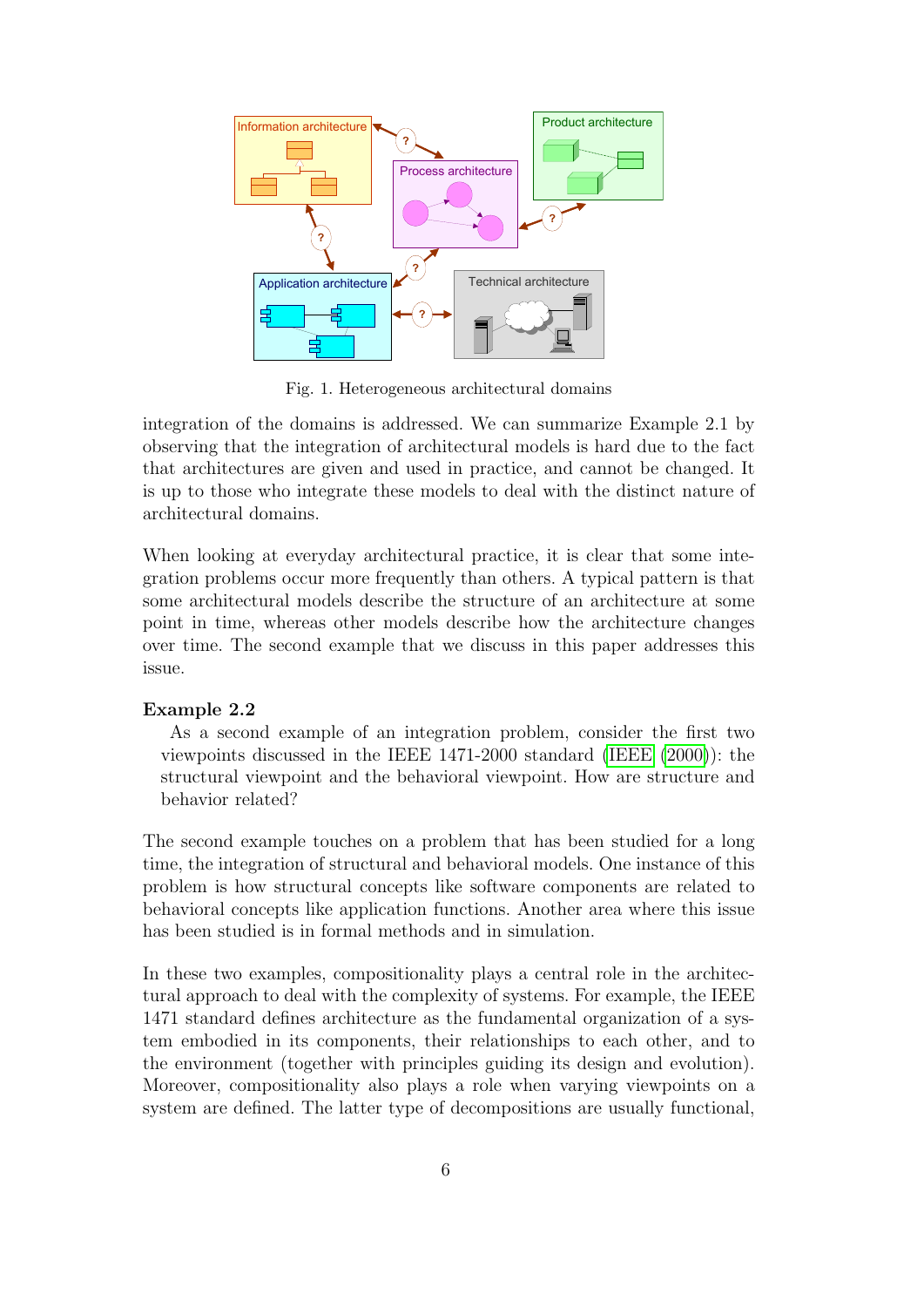in the sense that the functionality of an architecture is decomposed in the functionality of its parts and their relations.

# 3 Symbolic, semantic and subjective models in enterprise architecture

To discuss the examples of integrating architectural models, we need a common terminology. Just like architectural diagrams are often misinterpreted due to the fact that each stakeholders interprets the picture in its own way, also architectural concepts are often misinterpreted. This has led to the IEEE 1471 standard which had the ambition to resolve these ambiguities. However, despite the fact that there seems to be increasing consensus on the terminology used, in practice one still finds many distinct definitions of relevant architectural concepts, such as model, meta-model, and view. In this section we therefore define and discuss our terminology.

#### 3.1 Symbolic models

A symbolic model expresses properties of architectures of systems. It therefore contains symbols that refer to reality, which explains the name of this type of models. The role of symbols is crucial, as we do not talk about systems without using symbols. The reason is that systems are parts of reality, and we cannot directly talk about reality as we cannot know the system by itself. Symbolic models are the formalization of one or more aspects of the architecture of a concrete system.

A symbolic model is expressed using a description language, a representation of the model that is often confused with its interpretation. For example the expression  $3 + 5$  may be intended to mean a particular natural number, but in this case it should just be regarded as notation as part of the syntactic model of the natural numbers. Strictly speaking, a description language describes both the syntactic structure of the model and its notation, i.e., the words or symbols used for the concepts in the language. We make a strict separation between structure and the notation, and we will use the term 'model' to refer to the structure.

The core of every symbolic model is its *signature*. It categorises the entities of the symbolic model according to some names that are related, linguistically or by convention, to the things they represent. These names are called sorts. Relations between entities of some sorts and operations on them are also declared as relation symbols in the signature. After the relations have been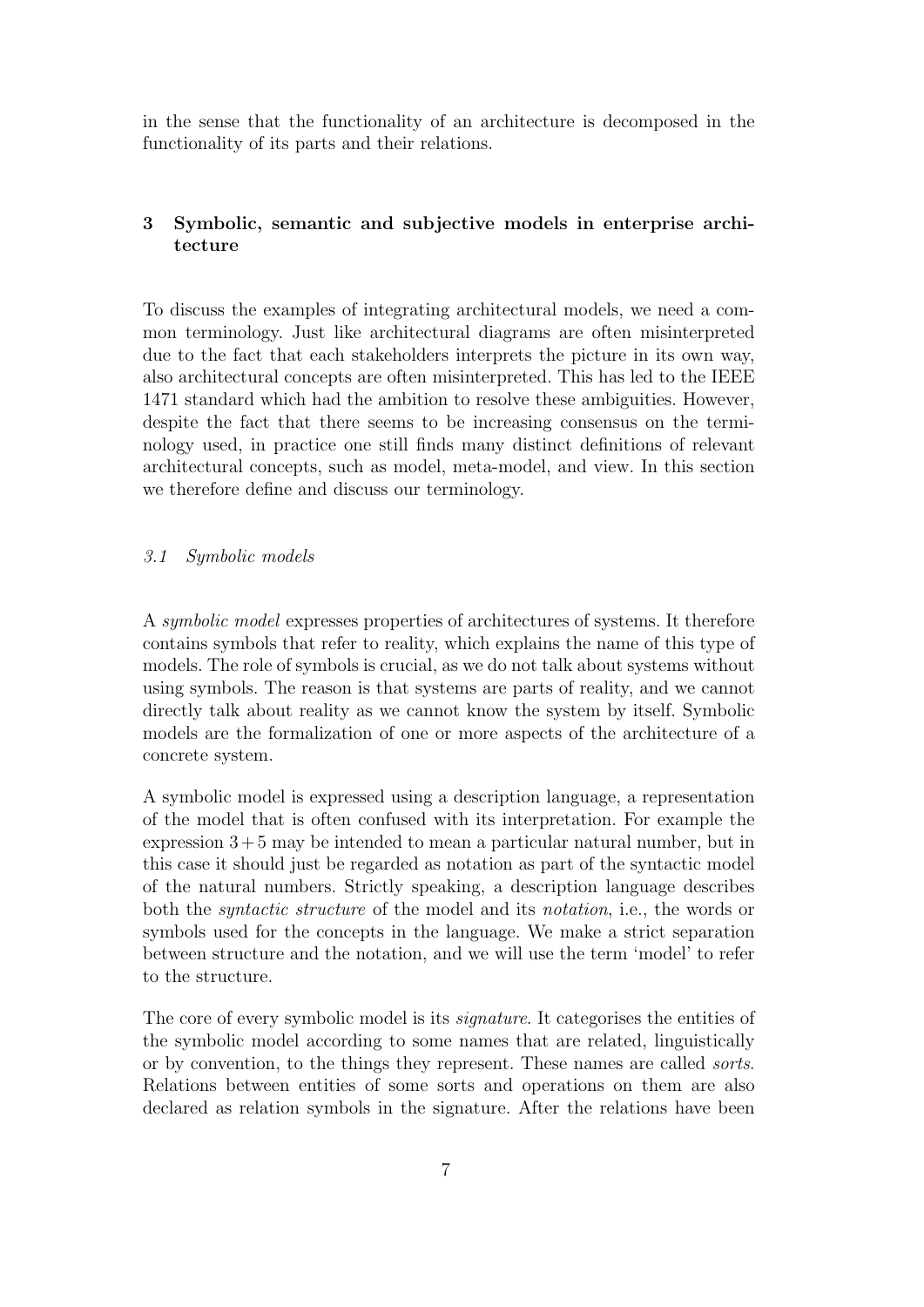specified, they can be used in languages for constraining further or analyzing the nature of the symbolic model. An example is in order here, before we go any further. Figure 2 exhibits a structural description of the employees of a company.



Fig. 2. Syntactic model of director-employee relationship

We need to recall that the above is a syntactic structure, that is, a description of a symbolic model with a signature whose sorts are Employee and Director, and with respective entities related by a relation named responsible for. As yet we have assigned no meaning to it, we have only categorized the entities of the symbolic model into two categories and named a relation between the entities belonging to two sorts. The syntactic names used for the sorts and relations push our intuition some steps ahead: we know what an employee is, what a director is and what responsible for means. However, while these syntactic names help us in our understanding, they are also the main source of confusion in the communication and analysis of an architecture. We could have named the above sorts  $X$  and  $Y$  to better retain the meaningless quality of the syntax, and avoid confusion with semantics.

A signature thus provides a conceptual glossary in whose terms everything else in the symbolic model must be described, similar to the English dictionary for the English languages. Additionally, a signature comprises information to capture certain aspects of the ontology of an architecture. For example it may include hierarchical information between sorts in terms of a "is<sub>-</sub>a" relationship, or containment information in terms of an "includes" relationship, or dependency information in terms of a "requires" relationship. Signatures containing this additional information are more general than a glossary. They provide a conceptual schema, similar to the schema provided to biologist by the species classification.



Fig. 3. Extended symbolic model

For example, Figure 3 extends the previous signature with an "is<sub>-a</sub>" relationship between the sorts Director and Employee, intuitively suggesting that every director is also an employee. Moreover, the symbolic model may also contain a set of actions, and the signature a set of action symbols, the meaning of which we discuss in the following section below.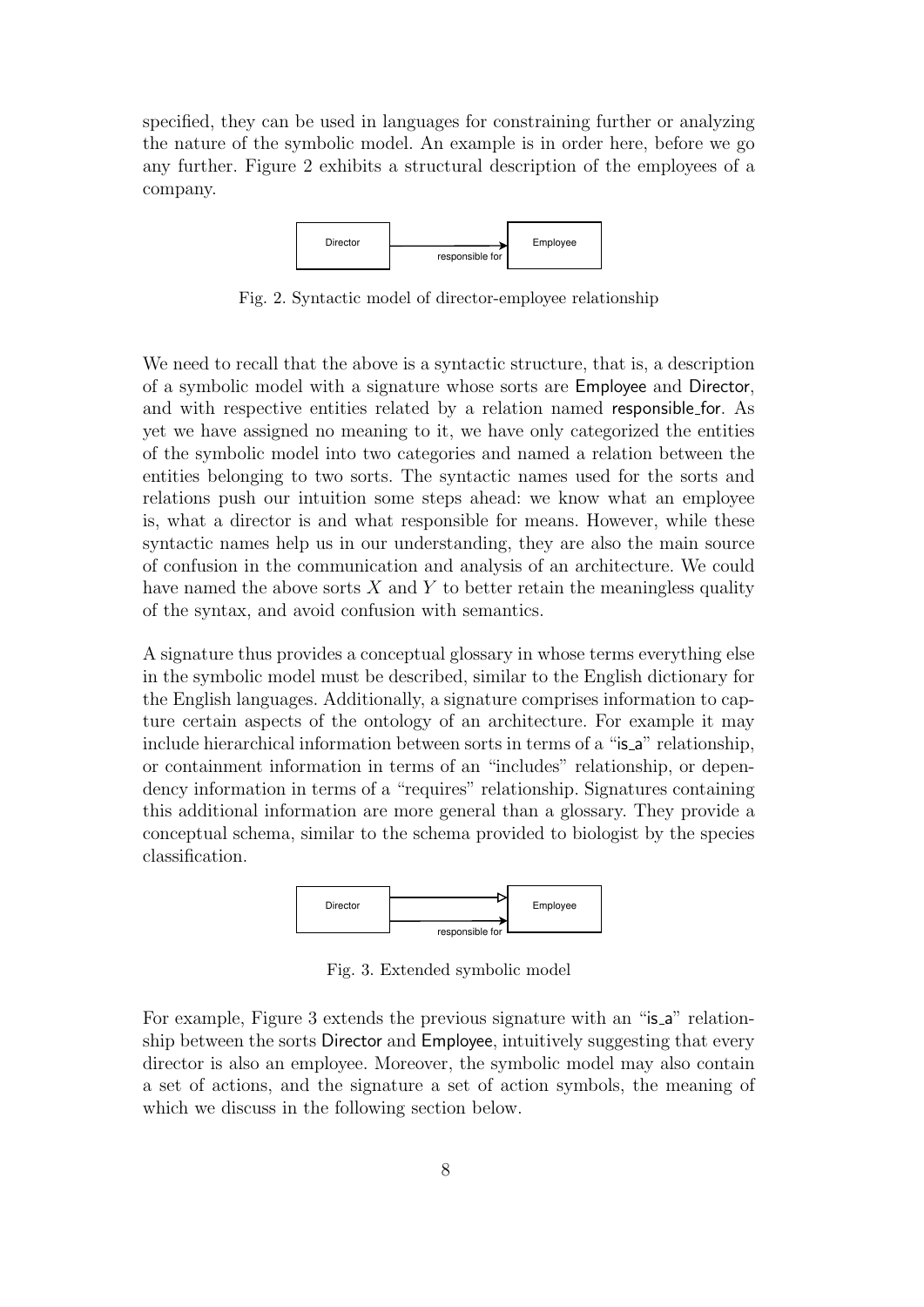#### 3.2 Semantic Models

To make the notion of semantics explicit, we distinguish between a symbolic model and a semantic model. When stakeholders refer to architectures and systems, they can do so only by interpreting the symbols in the symbolic models. We call such an interpretation of a symbolic model a semantic model. A semantic model does not have a symbolic relation to architecture, as it does not contain symbolic references to reality.

However, there is a relation between semantic model and reality, because a semantic model is an abstraction of the architecture. To understand this relation between semantic model and architectures, one should realize that an important goal of modeling is to predict reality. When a symbolic model makes a prediction, we have to interpret this prediction and test it in reality. The relevant issue in the relation between a system and semantic models of it is how we can translate results such that we can make test cases for the symbolic model. There are various ways in which we can visualize the relation between the four central concepts of enterprise, architecture, symbolic model and semantic model. We put the concept of architecture central, as is illustrated in Figure 4. In general, there can be a large number of different interpretations for the same symbolic model. This reflects the intuition that there can be many architectures that fit a specific architectural description. The signature of a symbolic model of an architecture specifies only some basic building blocks by means of which the architecture is described.



Fig. 4. The enterprise, its architecture, symbolic and semantic models

There are (at least!) two kinds of abstraction we use in creating a model of reality. The first is abstracting from (properties of) the precise entity in reality to which a concept refers. This occurs for example when we make a model of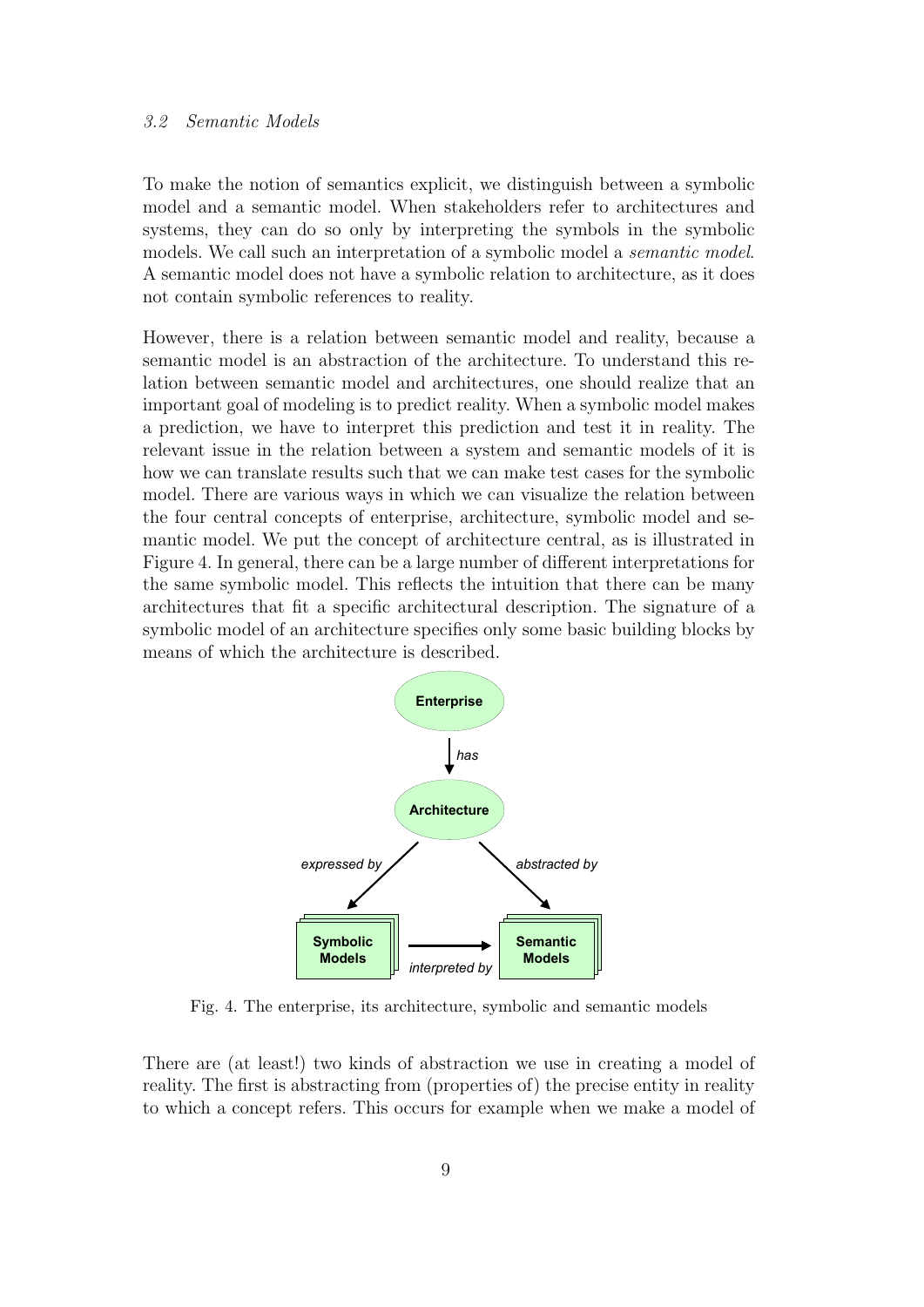the static structure of an application in terms of its components, leaving out (i.e., abstracting from) their behavior. The second kind is abstraction from differences between entities in reality by grouping them into a single concept. This is sometimes referred to as generalization, and occurs for example when we use the concept 'employee', which groups the individuals in a company. This is related to the notion of 'sorts' discussed below.

The above four concepts and their relations are used in engineering both for informal as well as formal models. The relevant distinction we emphasize between symbolic and semantic models is the distinction between using symbols to refer to reality, and abstractions of reality that only refer to reality by interpreting the symbols of the symbolic model. Note that this is not the same distinction as that between informal and formal models: Within the class of informal models, expressed for example in natural language, both kinds exist, as well as within the class of formal models, expressed for example in first order logic. In the remainder of this section we consider formal semantics only.

The semantics of a modeling language is given by a *semantic model*, an interpretation of the symbolic model. A semantic model usually assumes the existence of some mathematical objects (sets for example), used to represent the basic elements of a symbolic model. Operations and relations of a symbolic model are mapped to usually better understood operations and relations amongst the mathematical objects. As an example, the formal semantics of a signature is provided by a collection of sets (one for each sort of the signature), and a set of relations and functions among them, one for each relation symbol and function symbol in the signature. Hierarchical information between sorts is captured by the ordinary subset inclusion, whereas containment information is denoted by the usual element-of relation.

In other words, we see the formal semantics of a symbolic model as a concrete collection of mathematical objects interpreting a system according to a specific architectural description. As such, it involves concrete components and their concrete relationships which may change in time because of the dynamic behavior of a system. Concrete situations of a system are described by means of variables typed according to the sort of the individuals they are referring to. More concretely, for a symbolic model, we will denote by  $x : T$  a variable x which ranges over individuals of sort  $T$ . For example, we could use the logical sentence:

 $\exists x :$  Director. $\forall y :$  Employee. Responsible\_for $(x, y)$ 

to constraint the interpretation of the sort Director to be a non-empty set. Note that since Director is a Employee, also the interpretation of the latter sort will be non-empty.

An important issue in the semantics of architectural models is the meaning of actions. The actions occurring in a symbolic model are interpreted as changes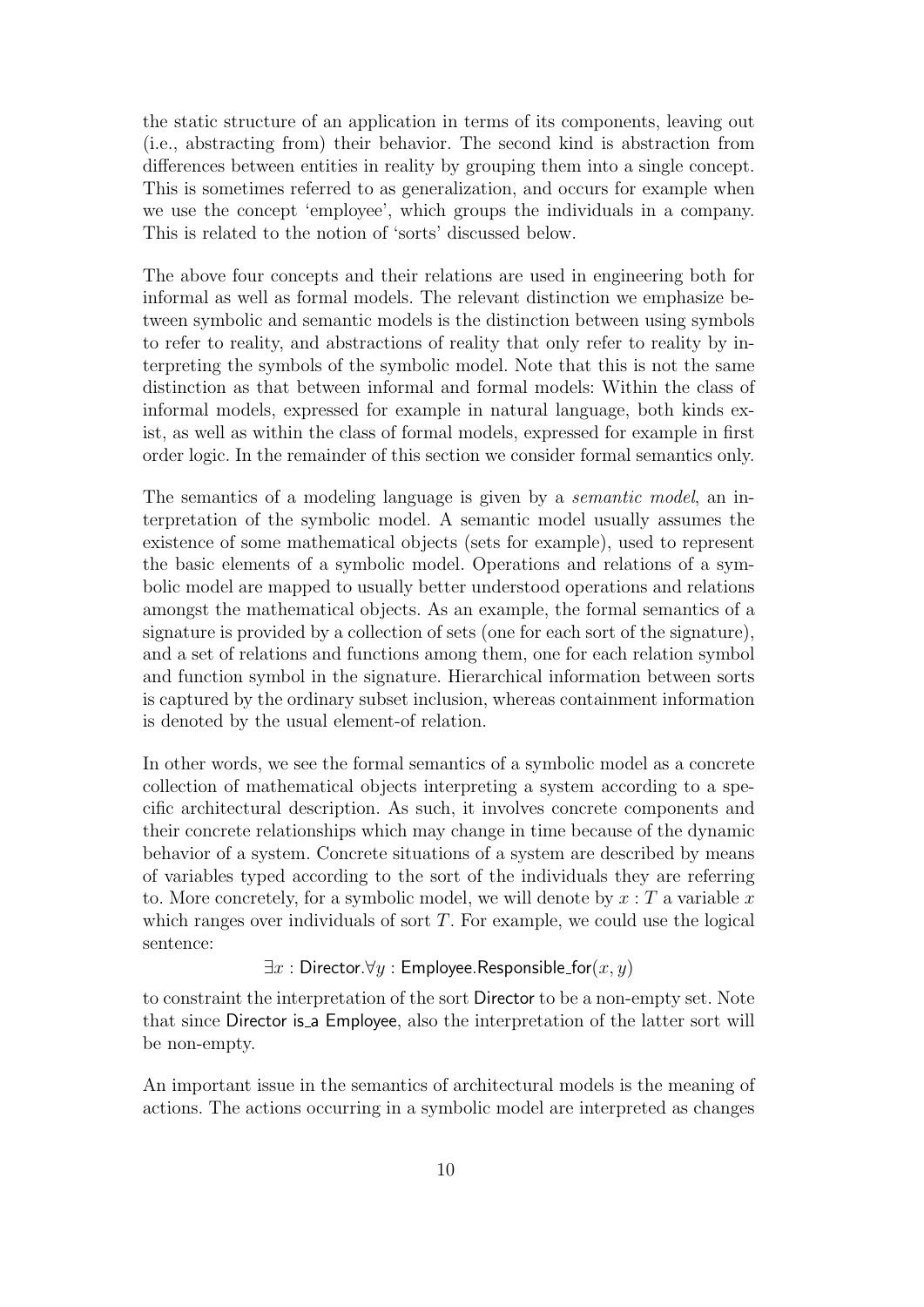of the model based on interaction with the user. To define actions, we have to define the input variables of the action, and how we can retrieve these input variables from the user. In Section 4 we discuss this issue in more detail. As will be illustrated, these formal semantics are rich enough to capture the dynamics of a system by interpreting the symbolic (and often pictorial) information available for describing business and software processes in ArchiMate.

Finally, in architecture often a distinction is made between the architectural semantics and the formal semantics of a modeling language. The enterprise under consideration is thought of in terms of architecture concepts, which exist in the minds of, e.g., the enterprise architect. These concepts can be represented in models, which are expressed in a modeling language. Architectural semantics is defined as the relationship between architectural concepts and their possible representations in a modeling language [\(Turner](#page-27-0) [\(1987\)](#page-27-0)). To understand this distinction, consider Venn diagrams. They are useful structures for the visualization of the language of Boolean logic, but they are not a model themselves. Their semantic model is given by the set-theoretical explanation of their meaning. The formal semantics of a model, on the other hand, is a mathematical representation of specific formal properties of that model. The formal semantics of a computer program, for example, expresses the possible computations of that program. Different branches of formal semantics exist, such as denotational, operational, axiomatic, and action semantics.

### 3.3 Subjective models

Besides symbolic and semantic models, one finds in the enterprise architecture references to a third kind of model, in particular in linguistic, psychological or social theories. Here we refer to this kind of models as subjective models.

For example, the FRISCO Framework of Information system concepts defines a model as a purposely abstracted, clear, precise and unambiguous conception. To understand this framework, consider the relationships between stakeholder, enterprise, architecture, and architecture description expressed in the form of a tetrahedron in Figure 5 (which is a specialization of the FRISCO tetrahedron [Falkenberg et al.](#page-25-0) [\(1998\)](#page-25-0)). Different stakeholders, have a different view of the world. Not everyone's needs can be easily accommodated by a single model. They therefore first consider what happens if some viewer observes 'the universe' around him. FRISCO assumes that any viewer that perceives the world around him first produces a conception, i.e., a mental representation, of that part he deems relevant. Such a conception cannot be communicated about directly, unless it is articulated somehow. In other words, a conception needs to be represented. They argue that the distinction between subjective model on the one hand and semantic and symbolic model on the other hand goes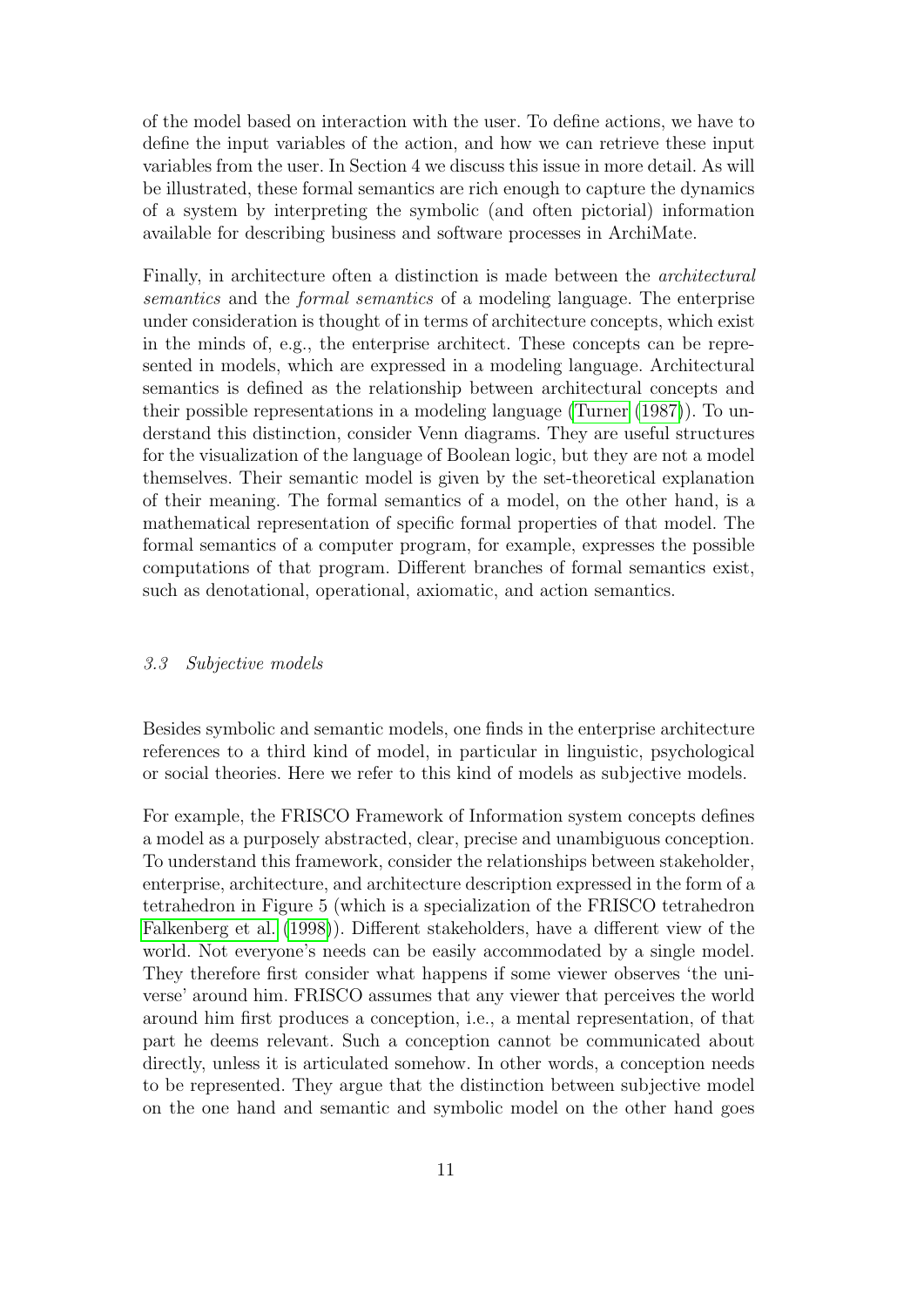back to long philosophical tradition. In particular, [Peirce](#page-27-1) [\(1969a](#page-27-1)[,b,](#page-27-2)[c](#page-27-3)[,d\)](#page-27-4) argues that both the perception and conception of a viewer are strongly influenced by his interest in the observed universe.



Fig. 5. Relationship between enterprise, stakeholder, architecture, and architecture description

The distinction between subjective, symbolic and semantic model is also related to Morris' meaning triangle [Morris](#page-27-5) [\(1946\)](#page-27-5), where a distinction is made between a "sign", "object" and "concept". The notion of concept is taken to be a subjective notion, while sign and objects are considered to be objective notions. A sign is some object that is used as a representation of something else, while an object is an observable and identifiable individual thing. The world of signs corresponds to the world of symbolic models, while the world of objects corresponds to semantic models, and the world of concepts corresponds to the subjective models.

## 4 Integration of models in ArchiMate

In this section we illustrate how the distinction among symbolic, semantic and subjective models is used in the integration of architectural models, based on results from the ArchiMate project.

# 4.1 Integration of symbolic models (static case)

The basis for model integration is an architectural description language, called the ArchiMate language [\(Lankhorst and others](#page-26-3) [\(2005\)](#page-26-3)). Service orientation may typically lead to a layered view of enterprise architecture models, where the service concept is one of the main linking pins between the different layers.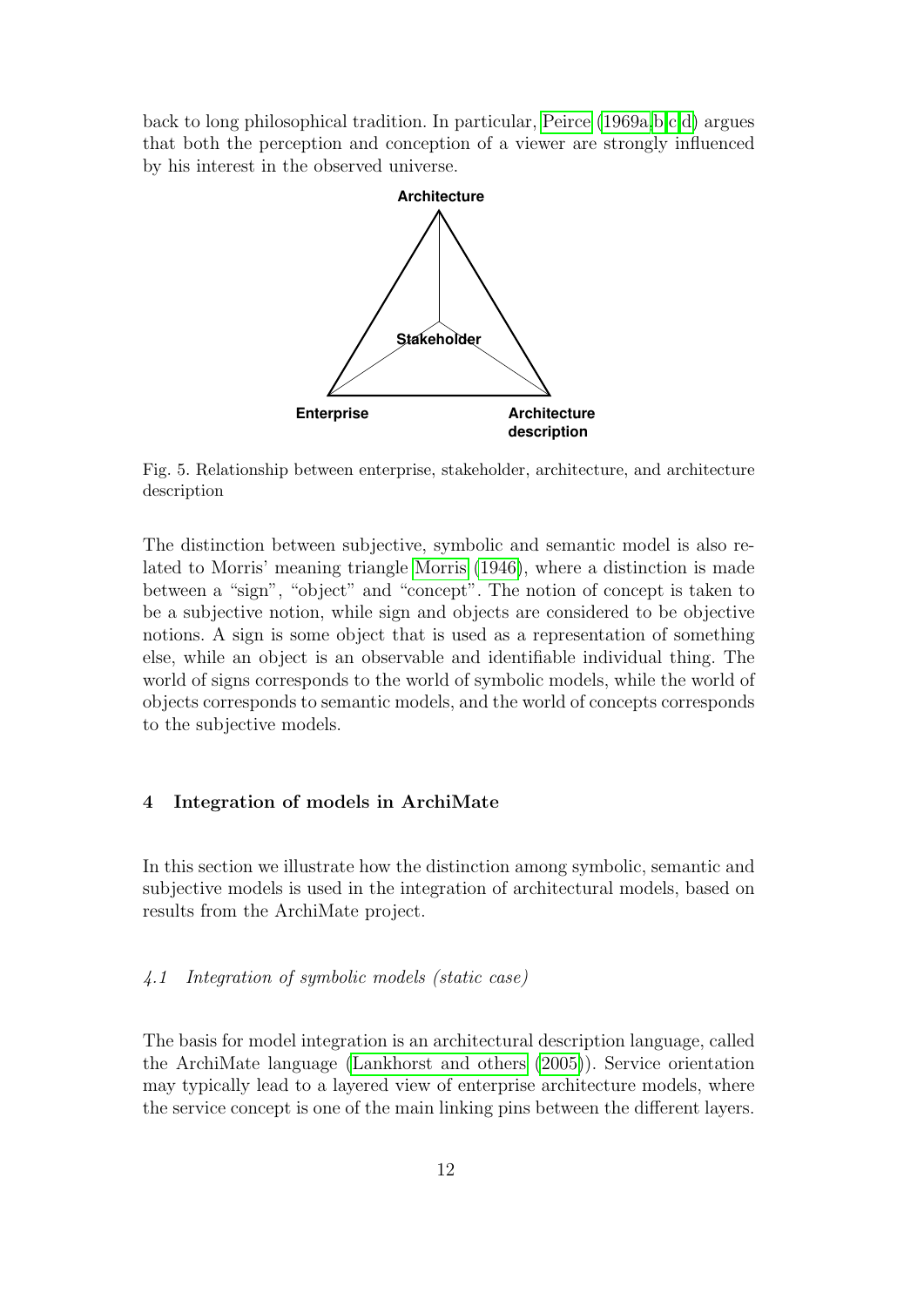Service layers with services made available to higher layers are interleaved with *implementation layers* that realize the services. Within a layer, there may also be internal services, e.g., services of supporting applications that are used by the end-user applications. How this leads to a stack of service layers and implementation layers is shown in Figure 6. These are linked by used by relations, showing how the implementation layers make use of the services of other (typically 'lower') layers, and realization relations, showing how services are realized in an implementation layer. In this context, we distinguish three main layers:

- The business layer offers products and services to external customers, which are realized in the organization by business processes (performed by business actors or roles).
- The *application layer* supports the business layer with application services which are realized by (software) application components.
- The *technology layer* offers infrastructural services (e.g., processing, storage, and communication services) needed to run applications, realized by computer and communication devices and system software.



Fig. 6. Layered view

A premise of the ArchiMate language is that the general structure of models within the different layers is similar. The same types of concepts and relations are used, although their exact nature and granularity differ. As a result of this uniformity, models created for the different layers can be aligned with each other quite easily. Within each layer, the language is structured according to the three dimensions: internal-external, individual-collective, and behaviorstructure. Figure 7 shows the core concepts that are found in each layer along these dimensions.

As an example, Figure 8 presents two models, a diagram and a landscape map [Sanden and Sturm](#page-27-6) [\(1997\)](#page-27-6). The diagram on the left canvas visualizes five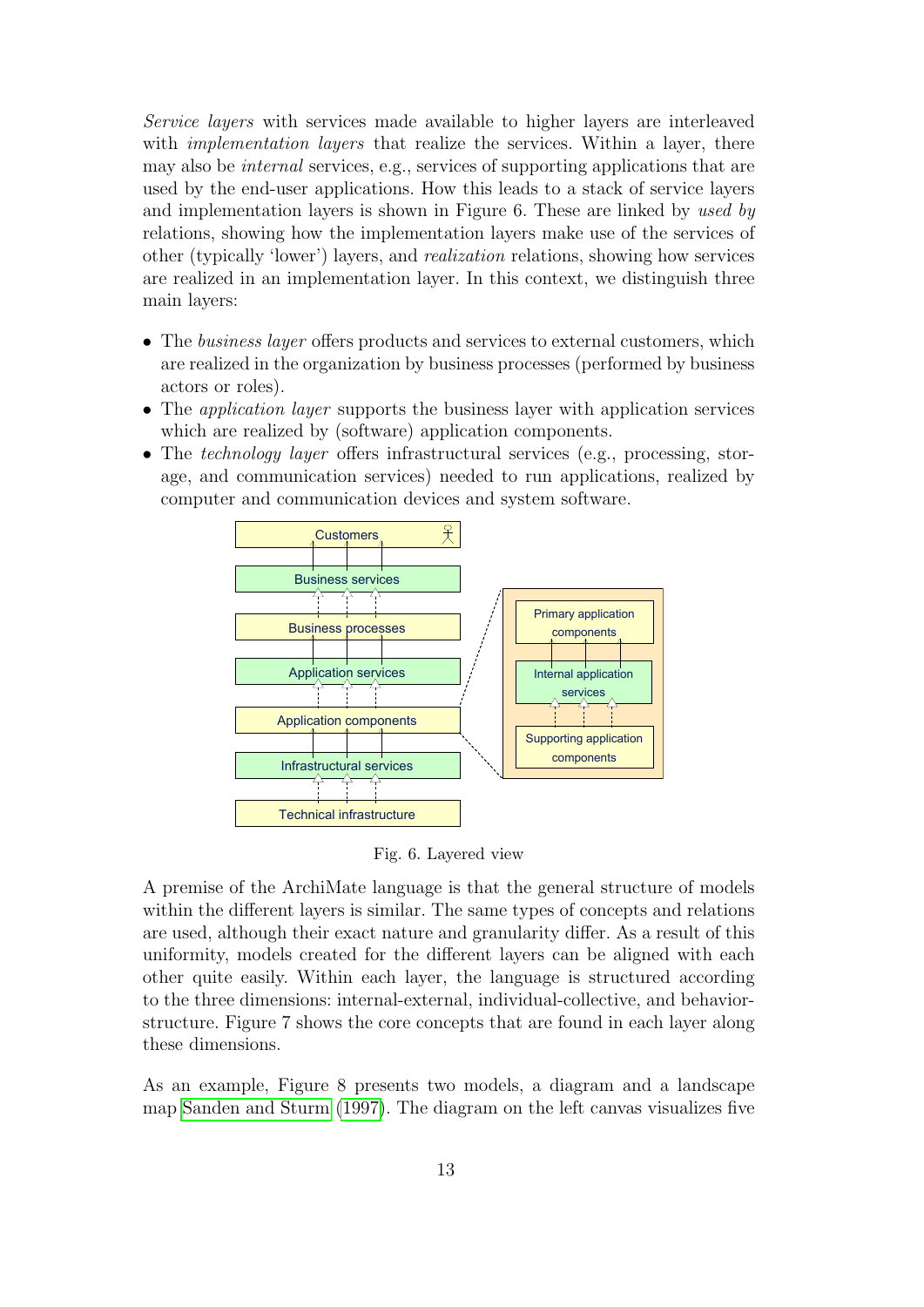

Fig. 7. The core concepts in three dimensions

products on the left, five business functions on the right, and ten application components in the middle. The landscape map on the right canvas visualizes an easy to understand 2D 'map'. The two models refer to the same architecture. Moreover, in this particular case the landscape map has been automatically generated from the underlying model.



Fig. 8. Model with associated landscape map view

A more detailed exposition of the ArchiMate language and its uses can be found in [Lankhorst and others](#page-26-3) [\(2005\)](#page-26-3). It has been developed and tested in cooperation with several companies. The language is a coarse grained language, which facilitates the integration of symbolic models. However, the use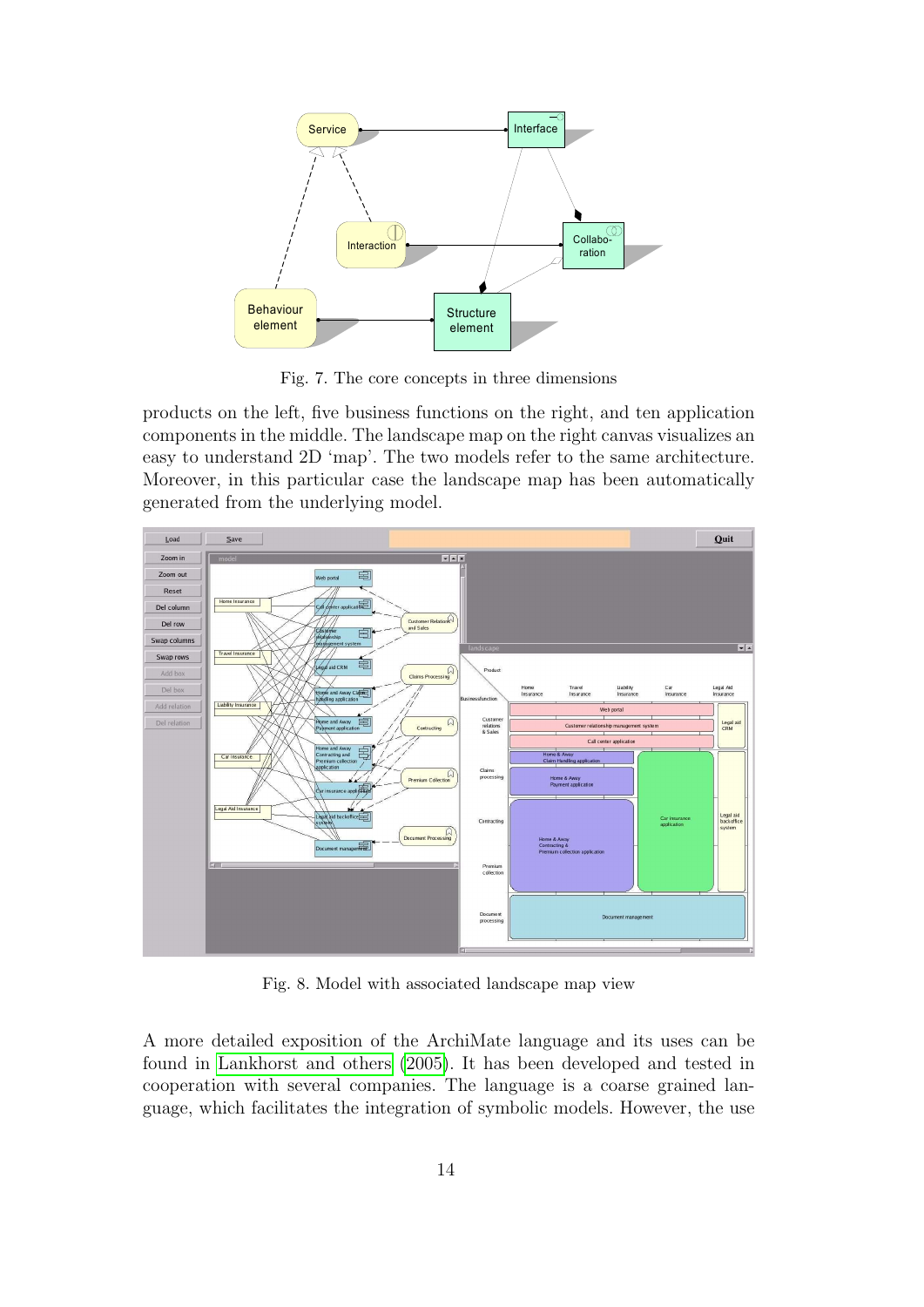of a symbolic language also has its limitations, in particular when we are interested in changing models, and when the symbolic models have semantics which have to be respected. These two issues are discussed in the following two subsections.

## 4.2 Integration of symbolic models: dynamic case

Reconsider the model together with its landscape map in Figure 8, and assume that they are integrated in the sense that the landscape map is generated from the diagram. Now assume moreover that someone changes one of these two models. Then it may be the case that the models are no longer integrated. The problem of the dynamic case of symbolic model integration is to develop techniques to ensure that the models remain integrated.

We introduce special actions-in-models. They are defined in terms of the effects they have on elements of the underlying model. For example, consider a view on a business process model, and an action that merges two processes into a single process. Issues that are relevant for this action are the effects of the merger, for example the removal of processes, the addition of a new process, or the transfer of some relations from an old, removed process to a new process.

Mapping a seemingly simple change to the landscape map onto the necessary modifications of the model may become quite complicated. Since a landscape map abstracts from many aspects of the underlying model, such a mapping might be ambiguous: many different modifications to the model might correspond to the same change of the landscape map. Human intervention is required to solve this, but a landscape map tool might suggest where the impact of the change is located.

In the example of Figure 9, you may for instance want to remove the seemingly redundant Legal Aid CRM system by invoking a 'remove overlap' operation on this object. This operation influences both the visualization and the architectural model. Figure 9 illustrates the effects of the operation on the underlying model. First, you select the object to be removed, in this case the Legal Aid CRM system. The envisaged tool colors this object and maps it back onto the underlying object in the architecture. Next, the relations connecting this object to its environment are computed, possibly using the impact-of-change analysis techniques described in the following section (the second part of Figure 9). Here, this concerns the relations of Legal Aid CRM with the Web portal and the Legal Aid back-office system. These relations will have to be connected to one or more objects that replace the objects that are to be removed. Since we have chosen a 'remove overlap' operation, the landscape tool computes with which other objects Legal Aid CRM overlaps, in this case the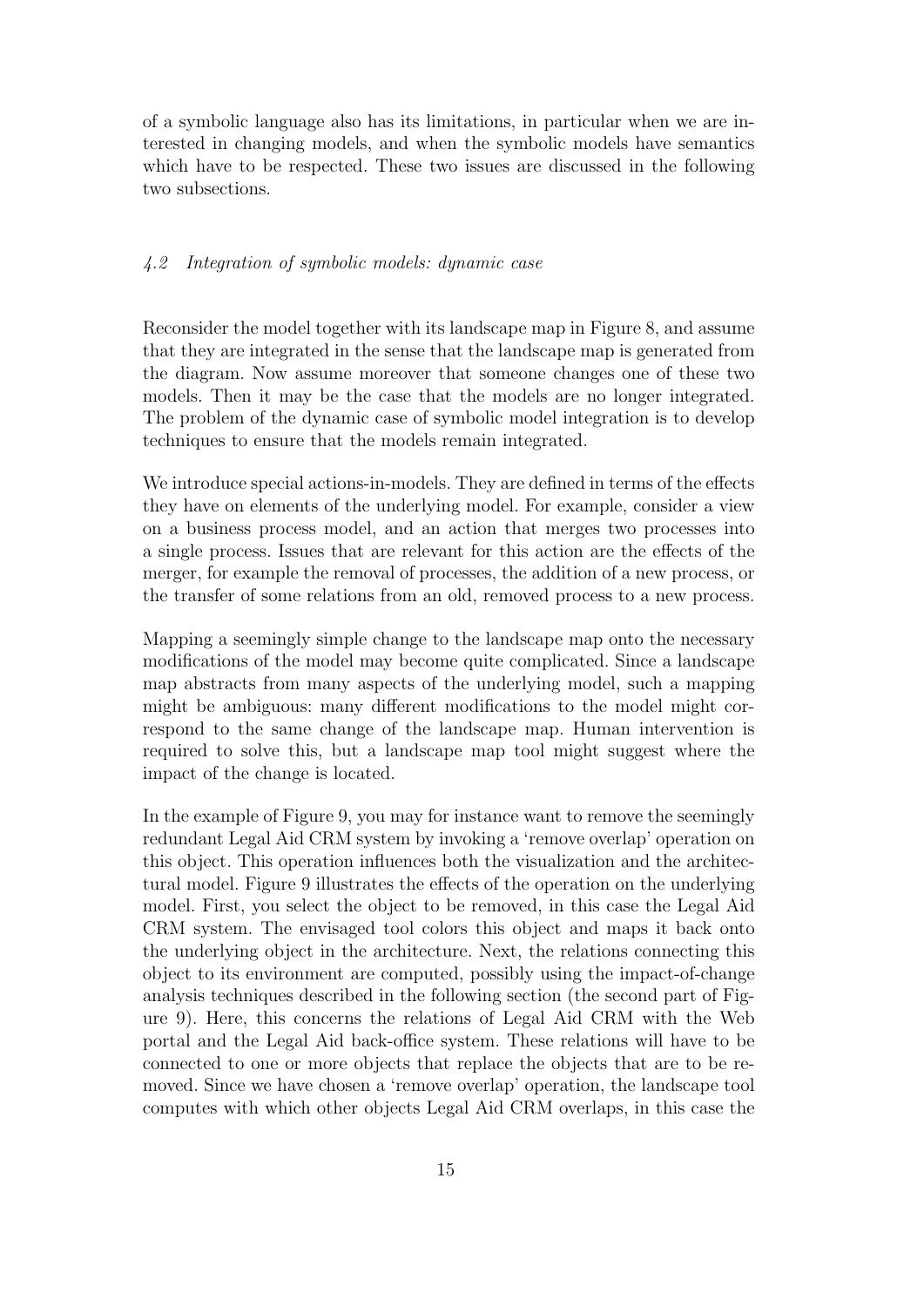

Fig. 9. Editing a landscape map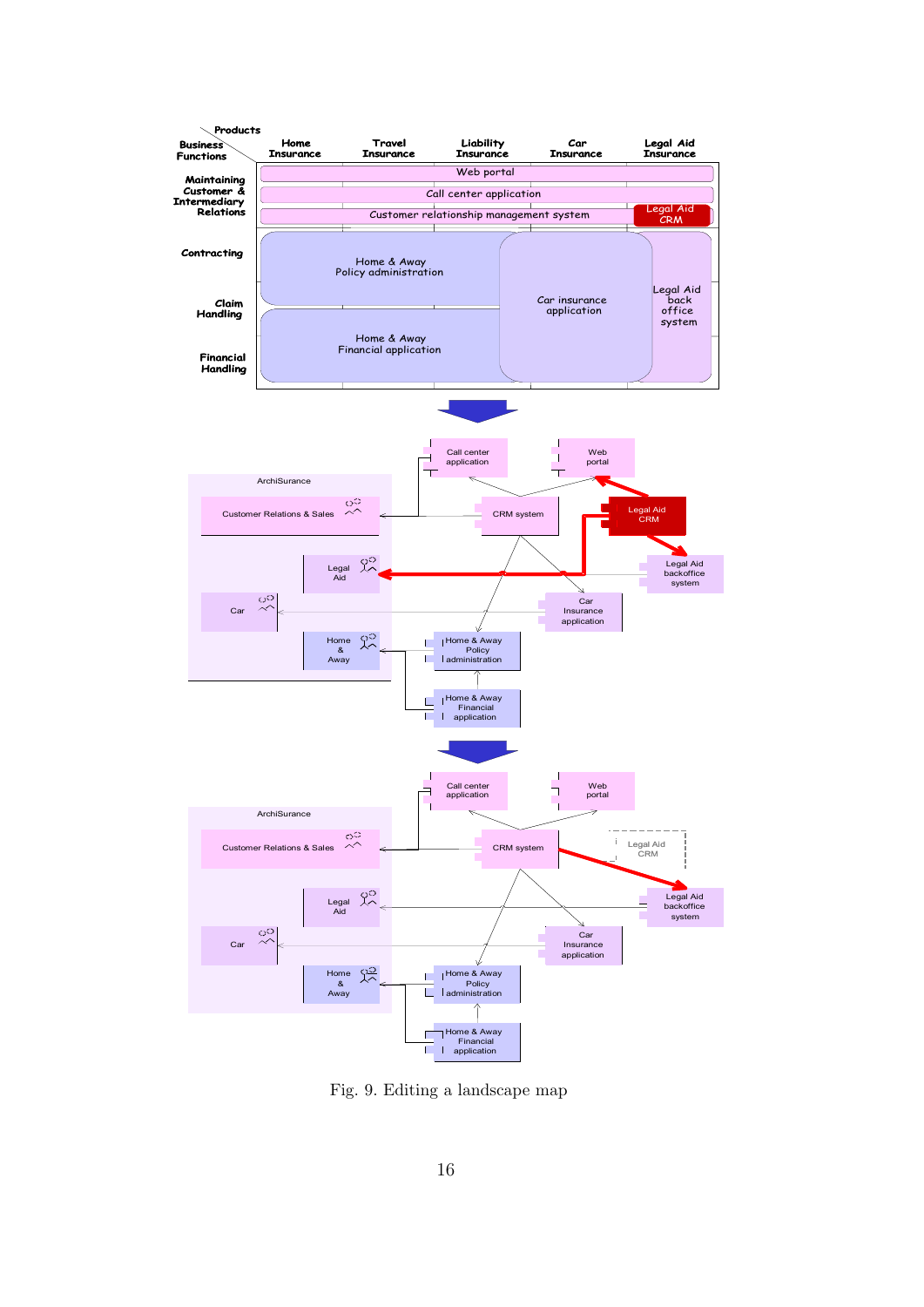CRM system. The relations formerly connecting Legal Aid CRM are then moved to the other CRM system, unless these already exist (e.g., the relation with the Web portal).

Naturally, this scenario presents an ideal situation with minimal user intervention. In reality, a tool cannot always decide how a proposed change is to be mapped back onto the model, and may only present the user with a number of options. For example, if the functionality of the Legal Aid CRM system would overlap with more than one other system, remapping its relations requires knowledge about the correspondence between these relations and the functions realized by these other systems.

#### 4.3 Integration of semantic models

We can go beyond the syntactic approach of integrating symbolic models by taking their semantics into account. In particular, we show that formal methods can be used when we introduce a few basic definitions we briefly explained before, such as signature, symbolic model and interpretation. Our approach can be contrasted with the original approach in UML, see also the related work section (Section 5) of this paper. In this approach, semantics was explicitly left out of the programme. People who used the models can develop semantics for them, but a general semantics was not supplied. This approach also stemmed from the origins of the UML as a combination of three existing notations that did not have formal semantics. Hence, the focus of UML was and is on notation, i.e., syntax, and not on semantics. Although some of the diagrams of the more recent versions of UML have a formal semantics, see, e.g., the token-based Petrinet-like semantics of activity diagrams in UML 2.0, there is no overall semantics for the entire language. We have taken the opposite approach. We do not put the notation of the language central, but rather focus on the meaning of the language concepts and their relations. Of course, any modeling language needs a notation and we do supply a standard way of depicting the ArchiMate concepts, but this is subordinate to the architectural semantics of the language.

For dynamics of architectures, functional analysis techniques based on formal approaches such as process algebras and data flow networks are useful. Issues like two roles acting at the same time, overwriting or destroying each other's work, can be identified and then a suitable protocol can be designed to prevent the problem. Thus, a functional behavior analysis based on formal methods is primarily a qualitative analysis that can detect logical errors, leads to a better consistency and focuses on the logic of models.

The dynamics of a concrete system with an architectural description given by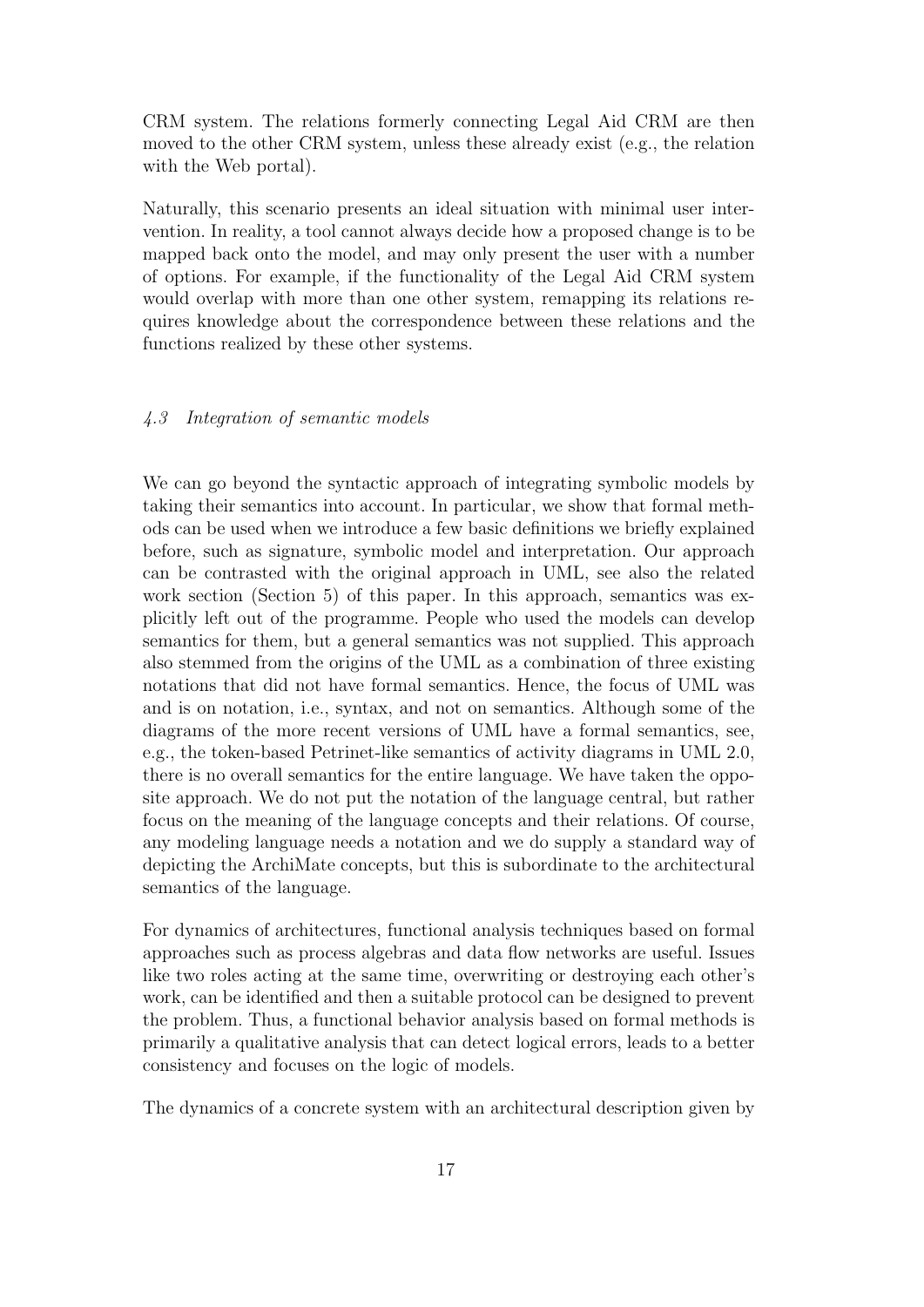its signature can be specified in different ways; we distinguish between specifications tailored towards control flow modeling and those tailored towards data flow modeling. For control flow modeling, we give a brief introduction into process algebra, while for data flow modeling, we introduce the reader into data flow networks.

To illustrate the use of these formal methods, we use the enterprise architecture of a small company, ArchiSell, modelled using the ArchiMate language. In ArchiSell, employees sell products to customers. Various suppliers deliver the products to ArchiSell. Employees of ArchiSell are responsible for ordering products and for selling them. Once products are delivered to ArchiSell, each product is assigned to an owner responsible for selling the product. More specifically, we look at the business process architecture for ordering products, visualized in Figure 10. To describe this enterprise we use the ArchiMate modeling concepts and their relationships. In particular, we use structural concepts (product, role and object) and structural relationships (association), but also behavioral concepts (process) and behavioral relationships (triggering). Behavioral and structural concepts are connected by means of the assignment and access relations.



Fig. 10. An example business-process architecture

In order to fulfill the business process for ordering a product, the employee has to perform the following activities:

- (1) Before placing an order, an employee must register the order within the Order Registry. This Order Registry is for administration purposes. It is used to check orders upon acceptance of goods later in the process. Orders contain a list of products to be ordered.
- (2) After that, the employee places the order with the supplier. Based on the order, the supplier is supposed to collect the products and to deliver them as soon as possible.
- (3) As soon as the supplier delivers the products, the employee first checks if there is an order that refers to this delivery. Then, the employee accepts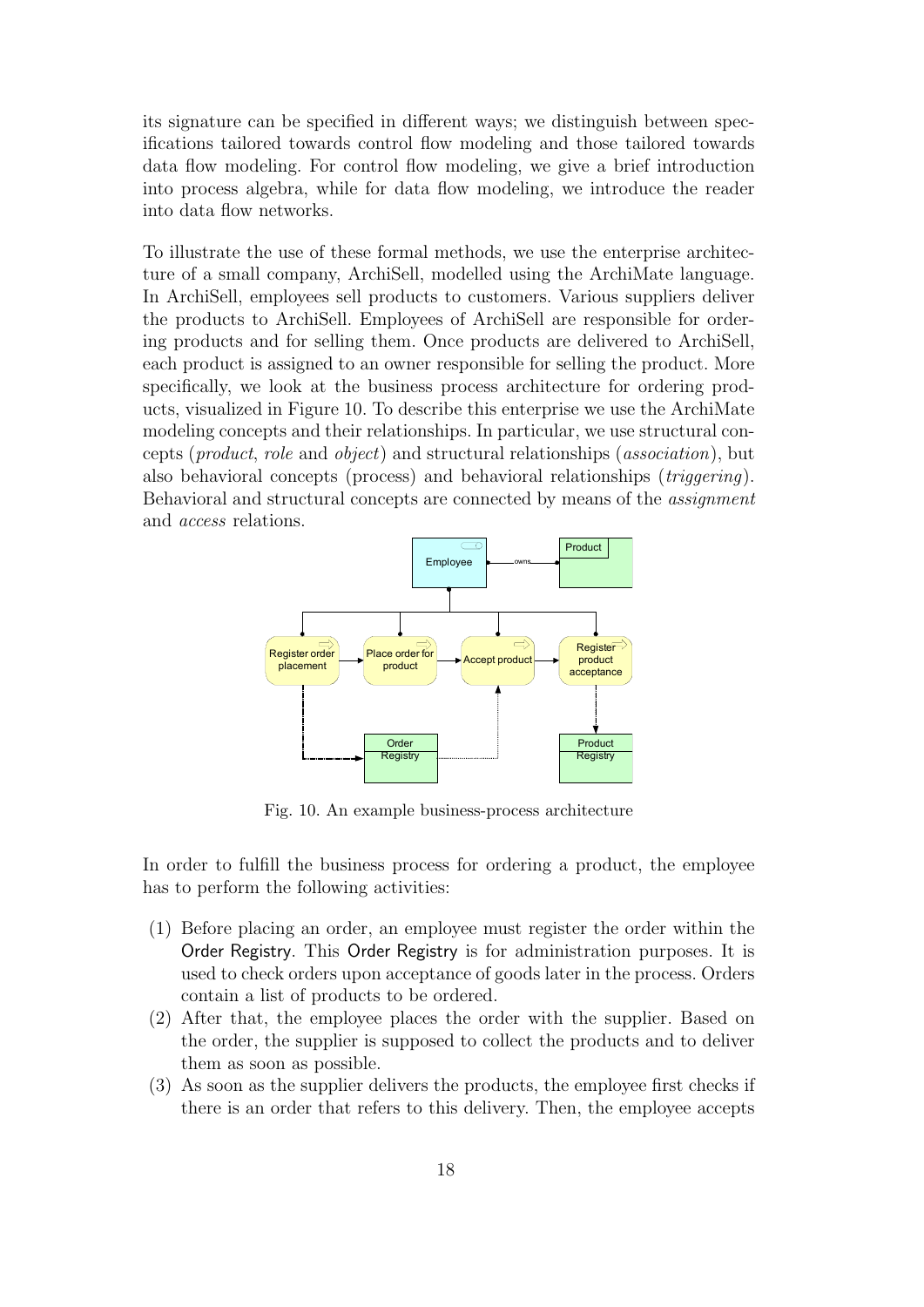the products.

(4) Next, the employee registers the acceptance of the products within the Product Registry and determines which employee will be the owner of the products.

Although the example is rather trivial, it serves to illustrate how an architecture description can be formalized and how it can be subjected to functional analysis.

To obtain a formal model of a system as a semantic interpretation of the symbolic model of its architectural description, we start with an interpretation of the signature. An *interpretation*  $\mathcal I$  of the types of a signature assigns to each primitive sort S a set  $\mathcal{I}(S)$  of *individuals* of sort S which respects the sub-sort ordering: if  $S_1$  is a sub-sort of  $S_2$  then  $\mathcal{I}(S_1)$  is a subset of  $\mathcal{I}(S_2)$ . Any primitive sort is interpreted by a subset of a universe which is given by the union of the interpretation of all primitive sorts. The subset relation expresses the hierarchy between primitive sorts. An interpretation  $\mathcal I$  of the primitive sorts of a signature of an architecture can be inductively extended to an interpretation of more complex types. For example, an interpretation of the product type  $T_1 \times T_2$  is given by the Cartesian product  $\mathcal{I}(T_1) \times \mathcal{I}(T_2)$  of the sets  $\mathcal{I}(T_1)$  and  $\mathcal{I}(T_2)$ . The function type  $T_1 \to T_2$  thus denotes the set of all functions from the universe to itself such that the image of  $\mathcal{I}(T_1)$  is contained in  $\mathcal{I}(T_2)$ . In general, there can be a large number of different interpretations for a signature. This reflects the intuition that there are many possible architectures that fit a specific architectural description.

The semantic model of a system involves its concrete components and their concrete relationships, which may change in time because of the dynamic behavior of a system. To refer to the concrete situation of a system, we have to extend its signature with names for referring to the individuals of the types and relations. For a symbolic model, we denote by  $n : T$  a name n, which ranges over individuals of type T.

To formalize the behavior of a system using this semantic model, we can, for instance, use process algebra. Process algebra [\(Baeten and Weijland](#page-25-1) [\(1990\)](#page-25-1); [Bergstra et al.](#page-25-2) [\(2001\)](#page-25-2)) is a formal description technique for specifying the control flow behavior of complex systems. Starting from the language syntax, each statement of the language is supplied with some kind of behavior, and a semantic equivalence says which behaviors are identical. Process algebras express such equivalences in axioms or equational laws. The axioms are to be sound, i.e., if two behaviors can be equated then they are semantically equivalent. The converse statement is optional, and is called completeness, i.e., if two behaviors are semantically equivalent then they can be equated.

The system is captured as a set of processes interacting with each other accord-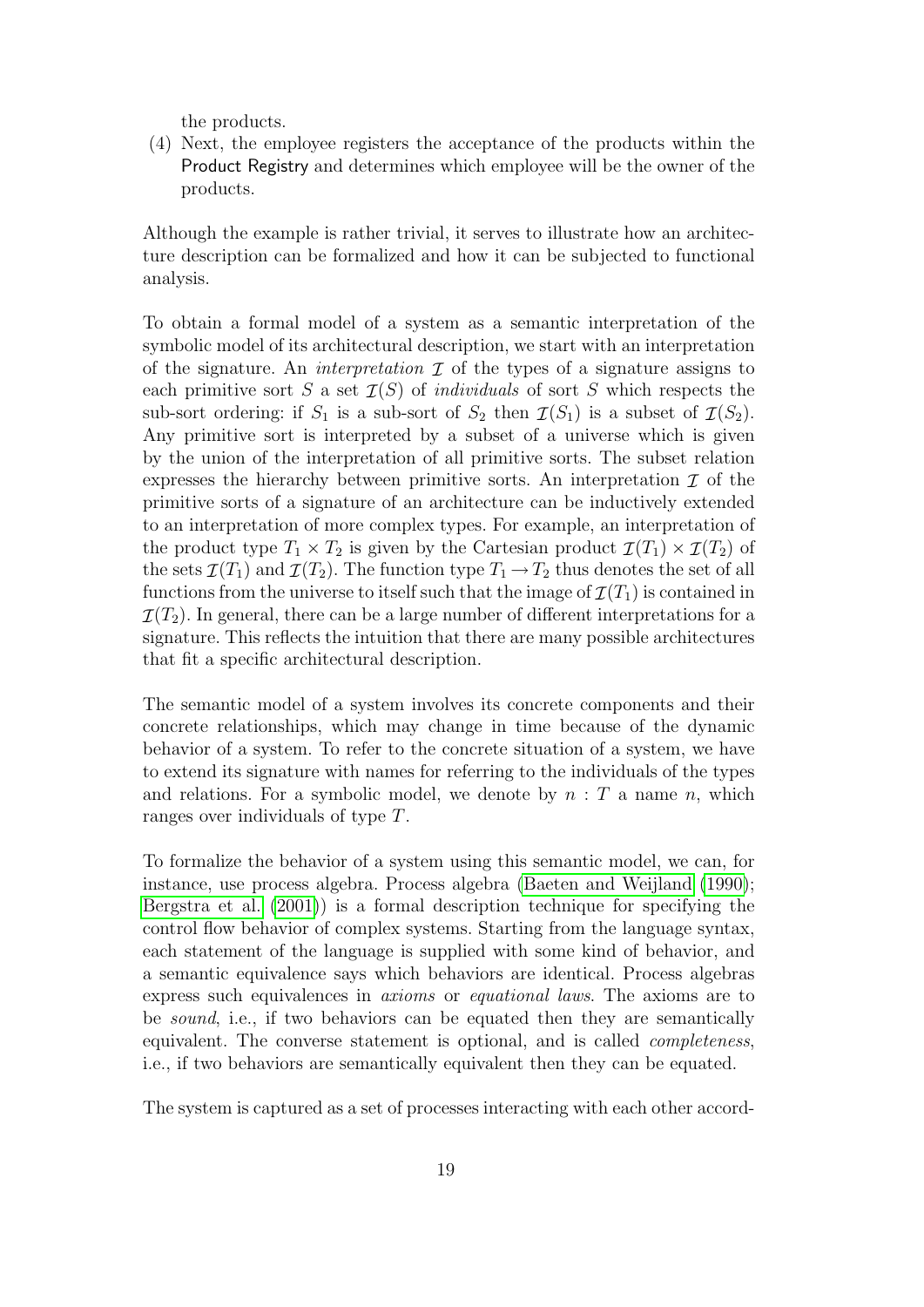ing to predefined rules. Starting from a set of basic actions, processes may be hierarchically composed by means of operators, e.g., sequential composition, choice, parallel composition.

We derive these basic actions from the functions of a symbolic model of an architecture. Now let us consider the process steps within the ArchiSell example. Within the process algebra interpretation, processes are specified as functions. The types of the arguments and result values are determined as follows:

- A role, which is assigned to a process specifies the type of both an argument and a result value of the corresponding function.
- An outgoing access relation from a process to a data object specifies the type of both an argument and a result value of the corresponding function.
- An incoming access relation from an object to a process only specifies the type of the corresponding argument (this captures the property of 'readonly').

This results in the following functions:

```
Register_order_placement:
domain name = Employee
domain name = Order<sub>-Registry</sub>
codomain name = Employee
codomain name = Order Registry
```
A data flow network [\(Jagannathan](#page-26-4) [\(1995\)](#page-26-4)) is another formal description technique for the behavioral specifications of complex systems. Such a network consists of some processes, the functions of a symbolic model that communicate by passing data over lines. A process is a transformation of data within the system, whereas a line is a directed FIFO channel connecting at most two processes. Data passed over a line by a process will arrive in an unspecified but finite amount of time at the destination process in the same order as they are sent.

Data flow diagrams can be used to provide a clear representation of any business function. The technique starts with an overall picture of the business and continues by analyzing each of the functional areas of interest. This analysis can be carried out to the level of detail required. The technique exploits a method called top-down expansion to conduct the analysis in a targeted way. The result is a series of diagrams that represent the business activities in a way that is precise, clear and easy to communicate.

In a data flow interpretation of the ArchiSell process, we consider each individual process step as an independent data-consuming/data-producing entity.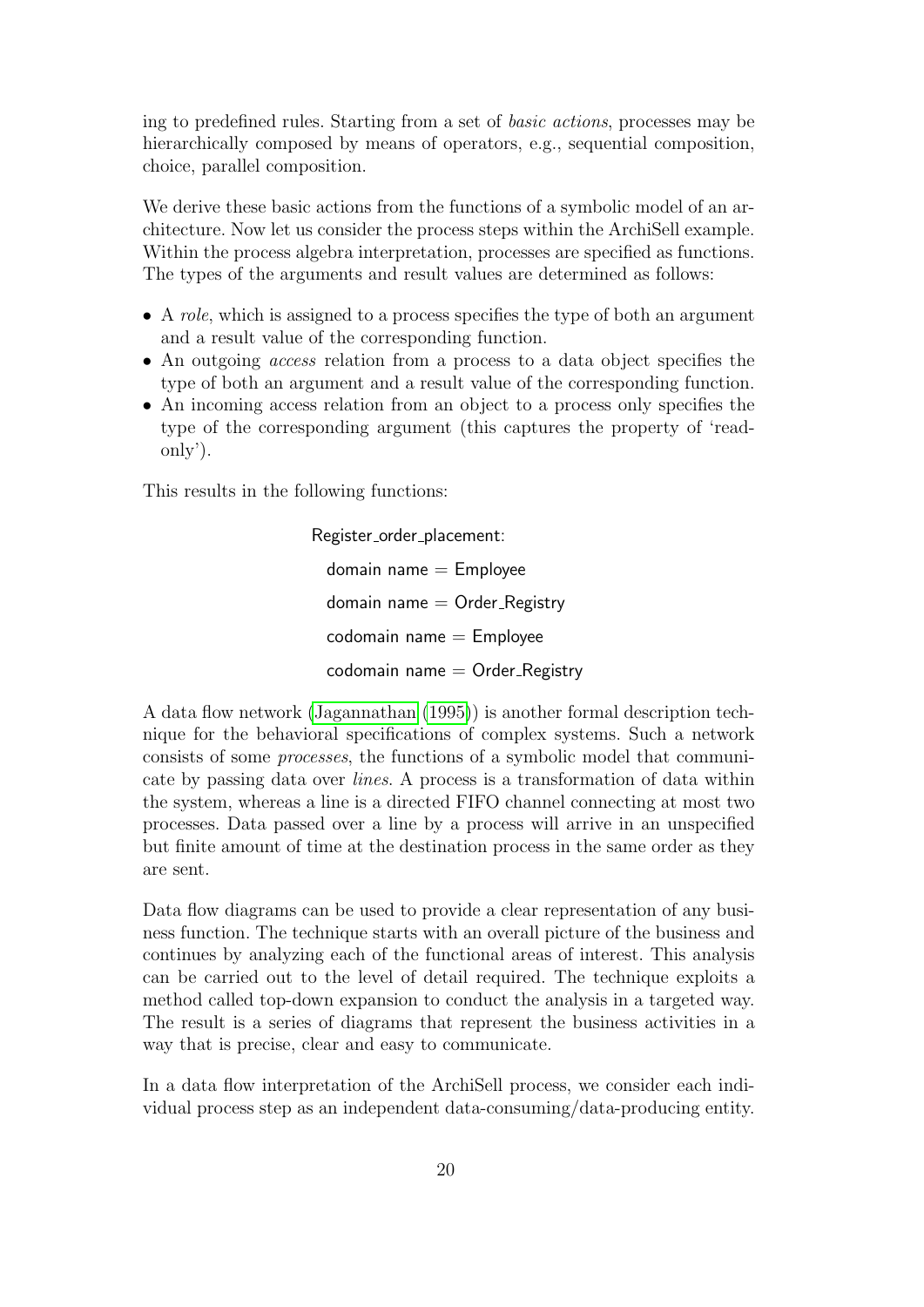Such an entity has input ports and output ports. Within the data flow interpretation we are interested in the data flow within the process, but not directly in the actors (or roles) that perform the process. Therefore, this interpretation is specifically suited for situations in which many details are known about the data and less about the actors. However, as we will illustrate, a data flow interpretation can help us in the assignment of actors to process steps.



Fig. 11. A example data flow network

Figure 11 illustrates the way in which we can interpret the example as a data flow network. Note the following:

- We leave out any information about roles and individuals within the role sort. So, the data flow diagram does not contain information about which actor performs which process steps.
- We specify registries as stores, i.e., special functions, which resemble places in which information can be stored and from which the same information can be retrieved later.
- We explicitly identify which input/output ports receive/send which kind of values. A practical way is to begin with identifying the values on the input/output ports, and then to connect the output ports to other input ports.

# 4.4 Integration of subjective models

Just like semantic models are important to enterprise architecture because they are a bridge to formal methods and theoretical computer science, subjective models are important to enterprise architecture as they are a bridge to for example linguistic, psychological and social theories. Consequently, using semantic models we argue that this distinction with symbolic models facilitates (or opens up) the use of formal methods in enterprise architecture, here using subjective models we argue that its distinction with symbolic and semantic models facilitates the use of (computational) linguistic methods in enterprise architecture.) For example, subjective models may be expressed in natural language and consequently formal machinery developed in linguistics (eg around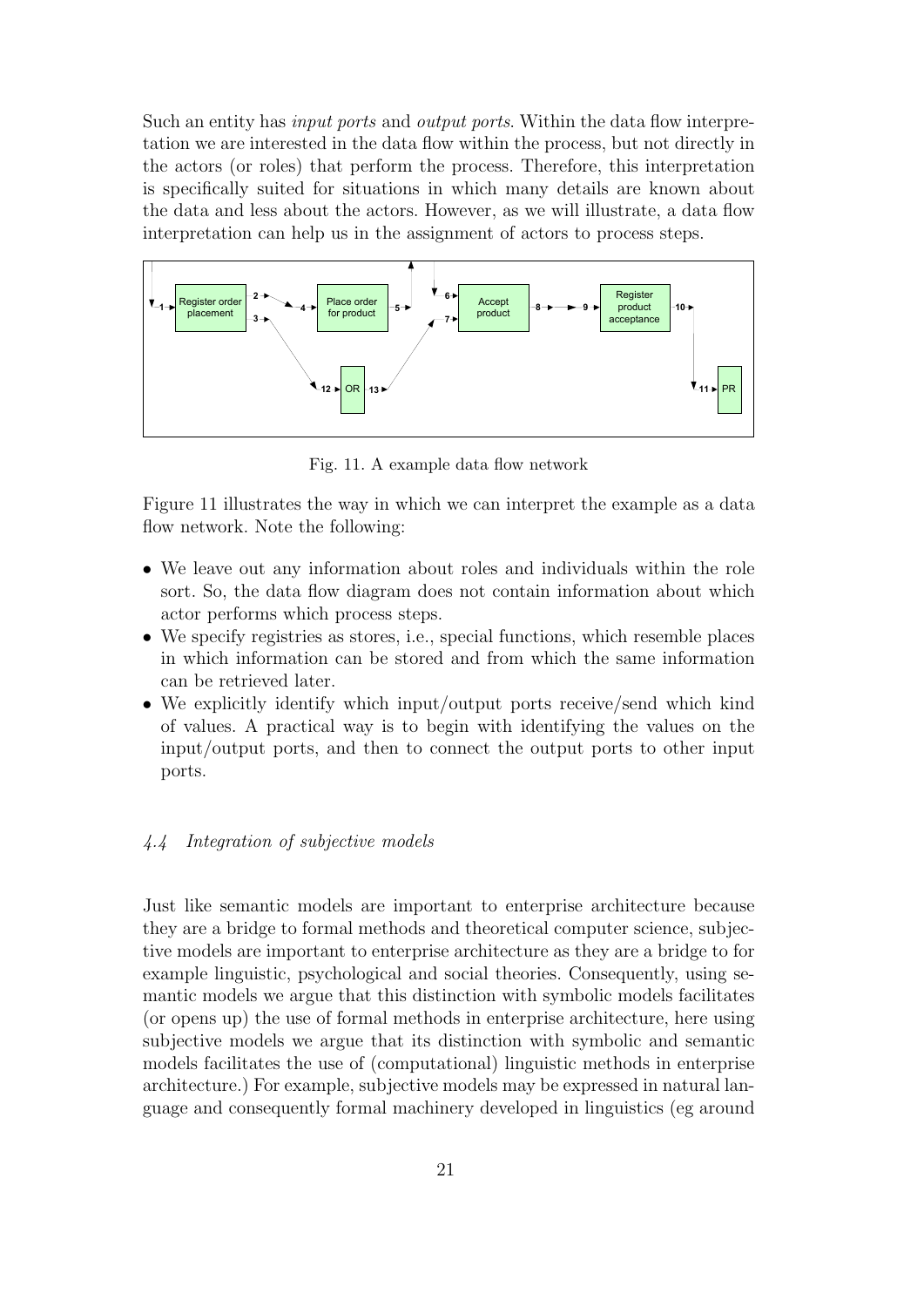van Benthem in the Amsterdam school of logic, but also Kamp's DRT or any other classical technique) can be used within (enterprise) architecture.

The ArchiMate project has not directly addressed these ideas, but current research within our group is indeed looking at ways to aid groups of actors to disambiguate models (such as architectural models) and also ground their common understanding [Hoppenbrouwers et al.](#page-25-3) [\(2005a,](#page-25-3)[c](#page-25-4)[,f,](#page-26-5)[d\)](#page-26-6); [Proper et al.](#page-27-7) [\(2005\)](#page-27-7); [Hoppenbrouwers et al.](#page-25-5) [\(2005b,](#page-25-5)[e\)](#page-26-7). This requires a combination between formal approaches and communicative approaches from social sciences. The distinction will be important for the following applications:

- To create a mutual understanding among stakeholders, we need to ensure that the subjective models that they harbor are as similar as possible. Because of their different backgrounds, fields of expertise, needs, and possibly even their psychological make-up, different stakeholders may need distinct symbolic models to arrive at approximately the same subjective model.
- Especially important in this respect is to bring about a successful communication on relations among different domains described by different architectures (e.g., processes vs. applications), since this will often involve multiple groups of stakeholders. Clear communication is also very important in the case of outsourcing of parts of the implementation of an architecture to external organizations. The original architect is often not available to explain the meaning of a design, so the architecture should speak for itself.

#### 5 Related Work

A wide variety of organization and process modeling languages are currently in use. The conceptual domains that are covered differ from language to language. In many languages, the relations between domains are not clearly defined. Some of the most popular languages are proprietary to a specific software tool. Relevant languages in this category include the ebXML set of standards for XML-based electronic business [Business Process Project Team](#page-25-6) [\(2001\)](#page-25-6), developed by OASIS and UN/CEFACT, IDEF [U.S. Department of Commerce](#page-27-8) [\(1993\)](#page-27-8), originating from the US Ministry of Defence, ARIS [\(Scheer](#page-27-9) [\(1994\)](#page-27-9)), part of the widely used ARIS Toolset, and the Testbed language for business process modeling [\(Eertink et al.](#page-25-7) [\(1999\)](#page-25-7)). Recent standardization efforts in this area are carried out by the Business Process Management Initiative, with the graphical Business Process Modeling Notation BPMN [\(BPMI](#page-25-8) [\(2003\)](#page-25-8)) as its main result. Support for this language from vendors of business process modeling and enterprise architecture tools is increasing. However, BPMN's scope is limited to business processes and it does not provide concepts for modeling e.g. organizational structures, data models, or the relation between business activities and supporting IT applications, making it of limited use in enterprise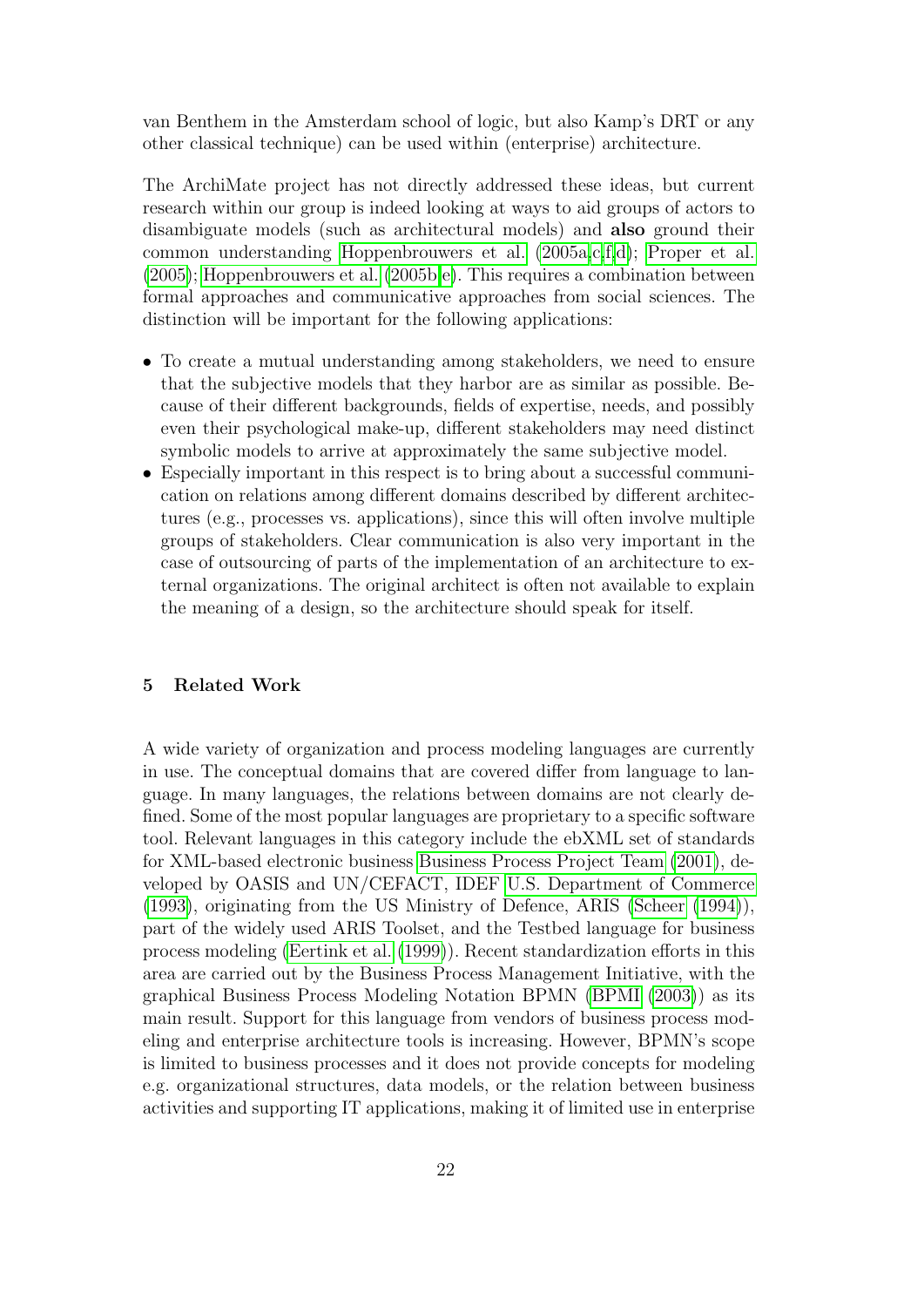architecture.

The Reference Model for Open Distributed Processing [\(ISO](#page-26-8) [\(1998\)](#page-26-8)) is a joint ISO/1998-ISO-RMODP standard for the specification open distributed systems. It defines five viewpoints on an ODP system that each has their own specification language. Important for enterprise architecture is the enterprise viewpoint, which describes purpose, scope and policies of a system, the RM-ODP Enterprise Language has been defined in which, e.g., business objectives and business processes can be modelled [ISO](#page-26-8) [\(1998\)](#page-26-8).

In contrast to organization and business process modeling, where there is no single, standard modeling language, in software modeling the Unified Modeling Language (UML) [\(Booch et al.](#page-25-9) [\(1999\)](#page-25-9)) has become a true world standard. UML is the mainstream modeling approach within IT, and its use is expanding into other areas, e.g., in business modeling [\(Eriksson and Penker](#page-25-10) [\(1998\)](#page-25-10)). Compared to the earlier versions, the support for architectural modeling has improved in the recent UML 2.0 standard [\(OMG](#page-27-10) [\(2003\)](#page-27-10)).

The UML has a so-called profile for Enterprise Distributed Object Computing (EDOC), which provides an architecture and modeling support for collaborative or Internet computing, with technologies such as web services, Enterprise Java Beans, and Corba components [\(OMG](#page-27-11) [\(2002\)](#page-27-11)). This makes UML an important language not only for modeling software systems, but also for business processes and for general business architecture. The UML has either incorporated or superseded most of the older IT modeling techniques still in use. However, it is not easily accessible and understandable for managers and business specialists; therefore, special visualizations and views of UML models should be provided. Another important weakness of the UML is the large number of diagram types, with poorly defined relations between them. This is another illustration of the lack of integration discussed in the introduction of this paper. Given the importance of the UML, other modeling languages will likely provide an interface or mapping to it.

Most languages mentioned above provide concepts to model, e.g., detailed business processes, but not the relationships between different processes. They are therefore not particularly suited to model architectures [\(IEEE](#page-26-0) [\(2000\)](#page-26-0)). Architecture description languages (ADLs) define high-level concepts for architecture description, such as components and connectors. A large number of ADLs have been proposed, some for specific application areas, some more generally applicable, but mostly with a focus on software architecture. [Med](#page-26-9)[vidovic and Taylor](#page-26-9) [\(2000\)](#page-26-9) describe the basics of ADLs and compare the most important ADLs with each other. Most have an academic background, and their application in practice is limited. However, they have a sound formal foundation, which makes them suitable for unambiguous specifications and amenable to different types of analysis. The ADL ACME [Garlan et al.](#page-25-11) [\(1997\)](#page-25-11)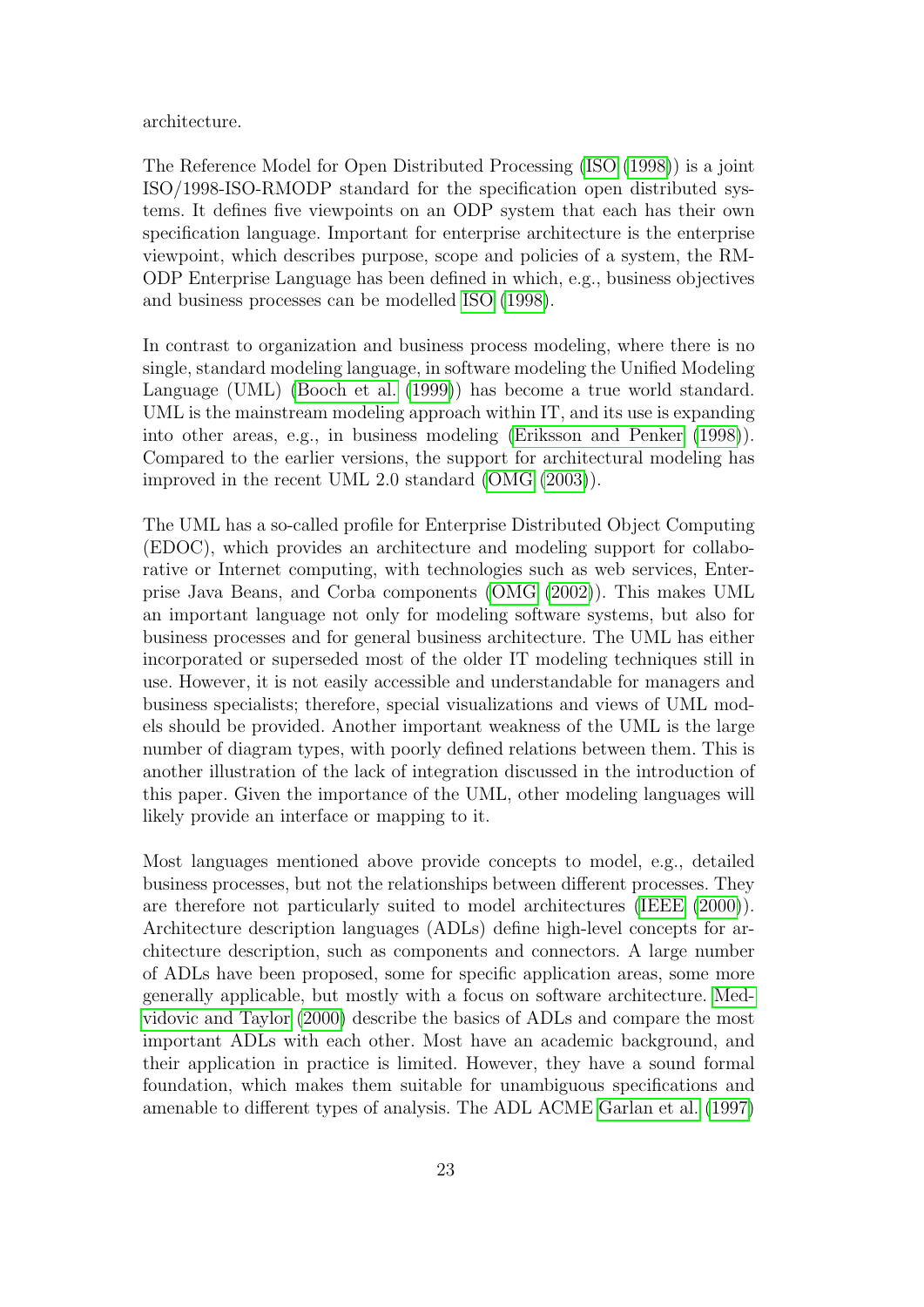is widely accepted as a standard to exchange architectural information, also between other ADLs. There are initiatives to integrate ACME in UML, both by defining translations between the languages and by a collaboration with OMG to include ACME concepts in UML 2.0 [OMG](#page-27-10) [\(2003\)](#page-27-10). In this way, the concepts will be made available to a large user base and be supported by a wide range of software tools. This obviates the need for a separate ADL for modeling software systems. The Architecture Description Markup Language (ADML) was originally developed as an XML encoding of ACME.

Finally, another important trend is OMG's Model Driven Architecture (MDA) approach [\(Frankel](#page-25-12) [\(2003\)](#page-25-12)). Although it strongly leans on OMG standards such as UML, the applicability of the approach is not limited to specific languages. MDA comprises three abstraction levels:

- The requirements for the system are modelled in a Computation Independent Model (CIM) describing the situation in which the system will be used. Such a model is sometimes called a subjective model or a business model. It hides much or all information about the use of automated data processing systems.
- The Platform Independent Model (PIM) describes the operation of a system while hiding the details necessary for a particular platform. A PIM shows that part of the complete specification that does not change from one platform to another.
- A Platform Specific Model (PSM) combines the specifications in the PIM with the details that specify how that system uses a particular type of platform.

UML is endorsed as the modeling language for both PIMs and PSMs. At the CIM level, which roughly corresponds with the enterprise-architectural level at which the ArchiMate ideas are targeted, things are less clear.

# 6 Conclusion

A model is an abstract and unambiguous representation of something (in the real world) that focuses on specific aspects or elements and abstracts from other elements, based on the purpose for which the model is created. Because of their formalized structure, models lend themselves to various kinds of automated processing, visualization, analysis, tests, and simulations. Furthermore, the rigour of a model-based approach also compels architects to work in a more meticulous way and helps to dispel the unfavorable reputation of architecture as just drawing some "pretty pictures."

An integrated architectural approach is indispensable to control today's com-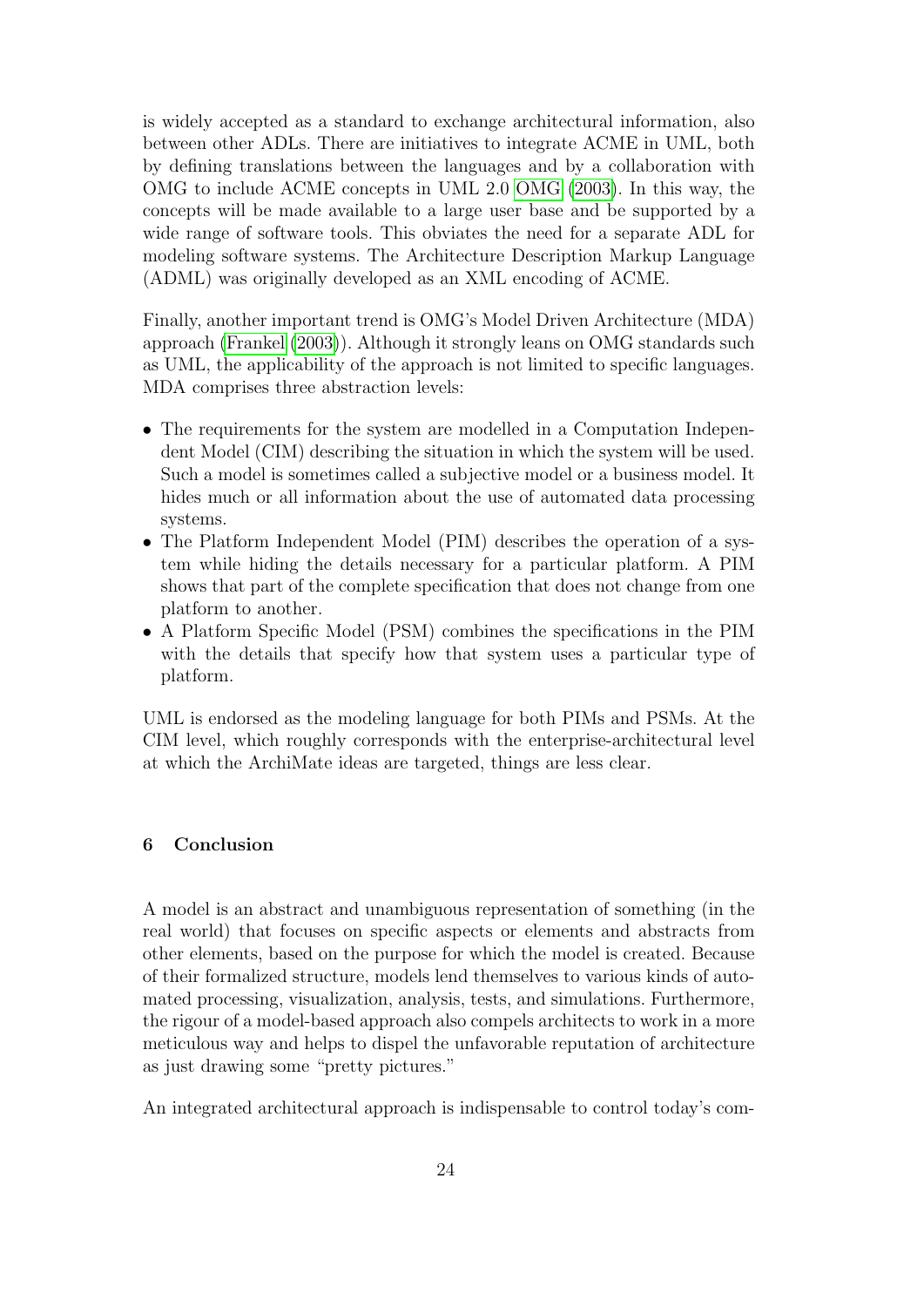plex organizations and information systems. It is widely recognized that a company needs to "do architecture"; the legacy spaghetti of the past has shown us that business and IT development without an architectural vision leads to uncontrollable systems that can only be adapted with great difficulty. However, architectures are seldom defined on a single level. Within an enterprise, many different but related issues need to be addressed. Business processes should contribute to an organization's products and services, applications should support these processes, systems and networks should be designed to handle the applications, and all of these should be in line with the overall goals of the organization. Many of these domains have their own architecture practice, and hence different aspects of the enterprise will be described in different architectures. These architectures cannot be viewed in isolation.

For example, architectural domains are related, and structural and behavioral viewpoints are related. The integration has to deal with the the fact that the various viewpoints are defined by stakeholders with their own concerns.

The core of our approach to enterprise architecture is therefore that multiple domains should be viewed in a coherent, integrated way. We provide support for architects and other stakeholders in the design and use of such integrated architectures. To this end, we have to provide adequate concepts for specifying architectures on the one hand, and on the other hand support the architect with visualization and analysis techniques that create insight in their structure and relations. In this approach, relations with existing standards and tools are to be emphasized; we aim to integrate what is already available and useful. The approach that we follow is very generic and systematically covers both the necessary architectural concepts and the supporting techniques for visualization, analysis and use of architectures.

A distinction is made between the content of a view and its visualization, and a distinction is made between a symbolic model that refers to the enterprise architecture, and a semantic model as an abstraction from the architecture and which interprets the symbolic model. The core of every symbolic model is its signature, which categorises the entities of the symbolic model.

#### Acknowledgment

This paper results from the ArchiMate project  $(\text{http://archimate.telin.nl/}).$ a research initiative that has provided concepts and techniques to support enterprise architects in the visualisation, communication and analysis of integrated architectures. The ArchiMate consortium consists of ABN AMRO, Stichting Pensioenfonds ABP, the Dutch Tax and Customs Administration, Ordina, Telematica Instituut, Centrum voor Wiskunde en Informatica, Rad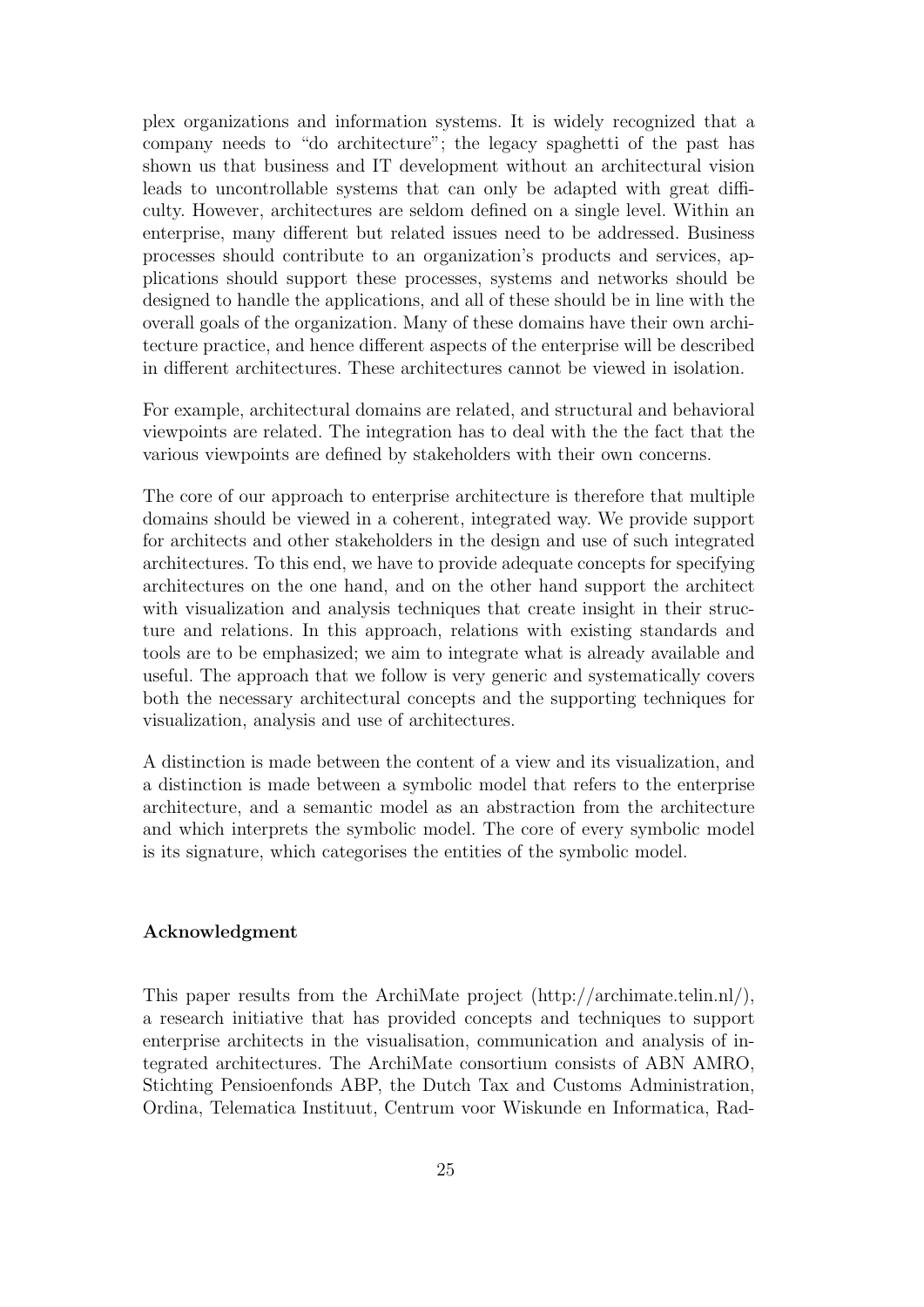boud University Nijmegen, and the Leiden Institute of Advanced Computer Science.

#### References

- <span id="page-25-1"></span>Baeten, J., Weijland, W., 1990. Process Algebra. Cambridge University Press, Cambridge, United Kingdom, EU.
- <span id="page-25-2"></span>Bergstra, J., Ponse, A., Smolka, S. (Eds.), 2001. Handbook of Process Algebra. Elsevier Science Publishers, North Holland.
- <span id="page-25-9"></span>Booch, G., Rumbaugh, J., Jacobson, I., 1999. The Unified Modelling Language User Guide. Addison Wesley, Reading, Massachusetts, USA. ISBN 0201571684
- <span id="page-25-8"></span>BPMI, 2003. The Business Process Modeling Notation. Tech. rep., Business Process Management Initiative.

URL <http://www.bpmi.org>

<span id="page-25-6"></span>Business Process Project Team, 2001. ebXML Business Process Specification Schema Version 1.01.

URL <http://www.ebxml.org/specs/ebBPSS.pdf>

- <span id="page-25-7"></span>Eertink, H., Janssen, W., Oude Luttighuis, P., Teeuw, W., Vissers, C., 1999. A Business Process Design Language. In: Proceedings of the First World Congress on Formal Methods.
- <span id="page-25-10"></span>Eriksson, H.-E., Penker, M., 1998. Business Modeling with UML: Business Patterns at Work. Wiley, New York, New York, USA.
- <span id="page-25-0"></span>Falkenberg, E., Verrijn–Stuart, A., Voss, K., Hesse, W., Lindgreen, P., Nilsson, B., Oei, J., Rolland, C., Stamper, R. a. (Eds.), 1998. A Framework of Information Systems Concepts. IFIP WG 8.1 Task Group FRISCO, IFIP, Laxenburg, Austria, EU. ISBN 3901882014
- <span id="page-25-12"></span>Frankel, D., 2003. Model Driven Architecture: Applying MDA to Enterprise Computing. Wiley, New York, New York, USA.
- <span id="page-25-11"></span>Garlan, D., Monroe, R., Wile, D., 1997. ACME: An Architecture Description Interchange Language. In: Proceedings of CASCON '97. pp. 169–183.
- <span id="page-25-3"></span>Hoppenbrouwers, S., Bleeker, A., Proper, H. E., 2005a. Facing the Conceptual Complexities in Business Domain Modeling. Computing Letters 1 (2), 59– 68.
- <span id="page-25-5"></span>Hoppenbrouwers, S., Proper, H. E., Reijswoud, V. v., 2005b. Navigating the Methodology Jungle – The communicative role of modelling techniques in information system development. Computing Letters 1 (3).
- <span id="page-25-4"></span>Hoppenbrouwers, S., Proper, H. E., Weide, T. v. d., June 2005c. A Fundamental View on the Process of Conceptual Modeling. In: Delcambre, L., Kop, C., Mayr, H., M ylopoulos, J., Pastor, O. (Eds.), Conceptual Modeling – ER 2005 – 24 International Conference on Conceptual Modeling, Klagenfurt, Austria, EU. Vol. 3716 of Lecture Notes in Computer Science. Springer–Verlag, Berlin, Germany, pp. 128–143.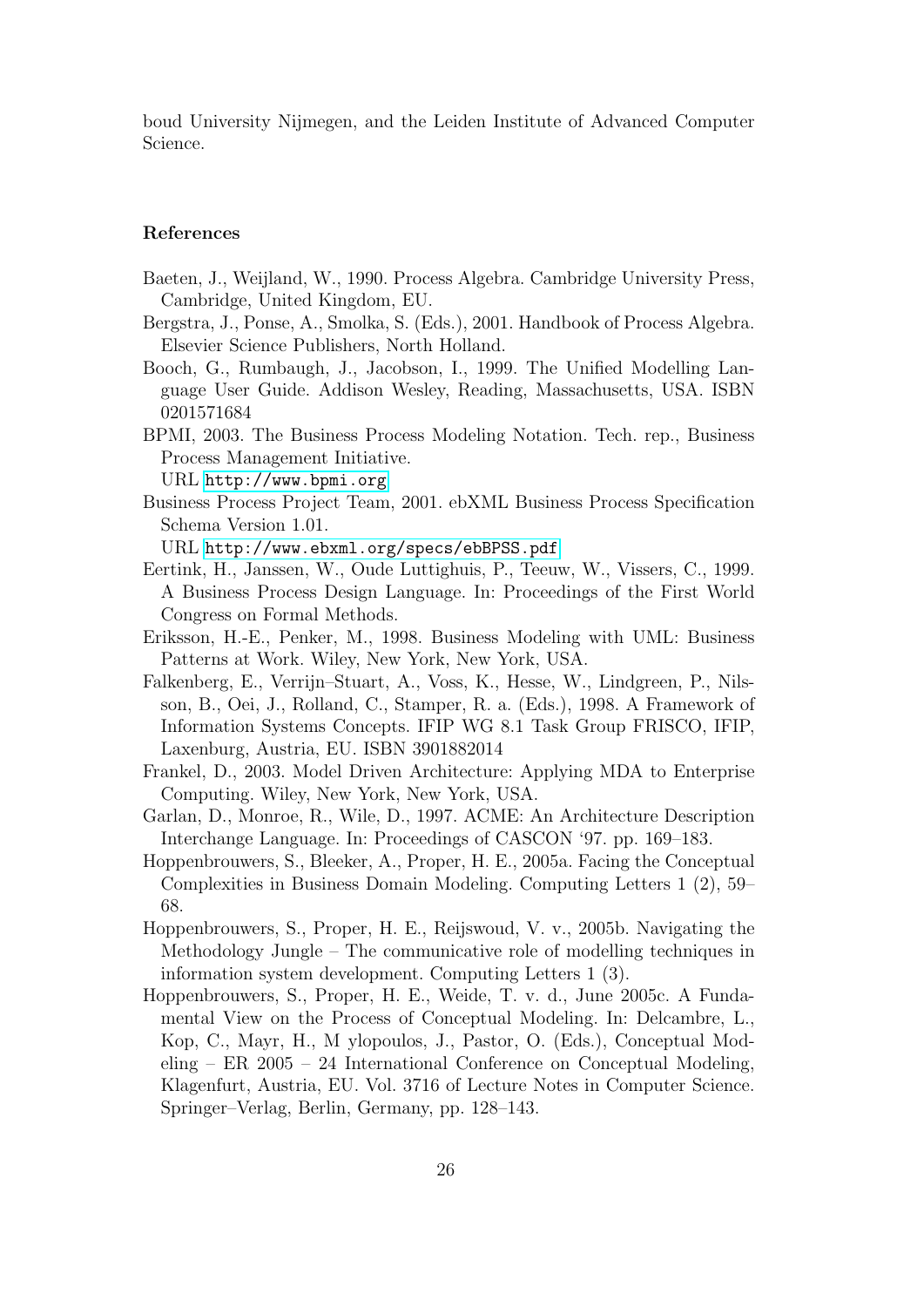URL [doi:10.1007/11568322\\_9](doi:10.1007/11568322_9) ISBN 3540293892

- <span id="page-26-6"></span>Hoppenbrouwers, S., Proper, H. E., Weide, T. v. d., June 2005d. Formal Modelling as a Grounded Conversation. In: Goldkuhl, G., Lind, M., Haraldson, S. (Eds.), Proceedings of the 10th International Working Conference on t he Language Action Perspective on Communication Modelling (LAP'05). Linköpings Universitet and Hogskolan I Boras, Linköping, Sweden, EU, Kiruna, Sweden, EU, pp. 139–155.
- <span id="page-26-7"></span>Hoppenbrouwers, S., Proper, H. E., Weide, T. v. d., 2005e. Towards explicit strategies for modeling. In: Halpin, T., Siau, K., Krogstie, J. (Eds.), Proceedings of the Workshop on Evaluating Modeling Methods for Systems Analysis and Design (EMMSAD'05), held in conjunctiun with the 17th Conference on Advanced Information Systems 2005 (CAiSE 2005). FEUP, Porto, Portugal, EU, Porto, Portugal, EU, pp. 485–492. ISBN 9727520774
- <span id="page-26-5"></span>Hoppenbrouwers, S., Proper, H. E., Weide, T. v. d., June 2005f. Understanding the Requirements on Modelling Techniques. In: Pastor, O., Falcao e Cunha, J. (Eds.), 17th International Conference on Advanced Information Systems Engineering, CAiSE 2005, Porto, Portugal, EU. Vol. 3520 of Lecture Notes in Computer Science. Springer–Verlag, Berlin, Germany, pp. 262–276. URL [doi:10.1007/11431855\\_19](doi:10.1007/11431855_19) ISBN 3540260951
- <span id="page-26-0"></span>IEEE, September 2000. Recommended Practice for Architectural Description of Software Intensive Systems. Tech. Rep. IEEE P1471–2000, The Architecture Working Group of the Software Engineering Committee, Standards Department, IEEE, Piscataway, New Jersey, USA. URL <http://www.ieee.org> ISBN 0738125180
- <span id="page-26-8"></span>ISO, 1998. Information technology – Open Distributed Processing – Reference model: Overview. ISO/IEC 10746–1:1998(E).
- URL <http://www.iso.org>
- <span id="page-26-4"></span>Jagannathan, R., 1995. Dataflow Models. In: Zomaya, E. (Ed.), Parallel and Distributed Computing Handbook. McGraw–Hill, New York, New York, USA.
- <span id="page-26-2"></span>Jonkers, H., Lankhorst, M., Buuren, R. v., Hoppenbrouwers, S., Bonsangue, M., Torre, L. v. d., 2004. Concepts for Modeling Enterprise Architectures. International Journal of Cooperative Information Systems 13 (3), 257–288.
- <span id="page-26-1"></span>Jonkers, H., Veldhuijzen van Zanten, G., Buuren, R. v., Arbab, F., Boer, F. d., Bonsangue, M., Bosma, H., Doest, H. t., Groenewegen, L., Guillen Scholten, J., Hoppenbrouwers, S., Iacob, M.-E., Janssen, W., Lankhorst, M., Leeuwen, D. v., Proper, H. E., Stam, A., Torre, L. v. d., September 2003. Towards a Language for Coherent Enterprise Architecture Descriptions. In: Steen, M., Bryant, B. (Eds.), 7th IEEE International Enterprise Distributed Object Computing Conference (EDOC 2003), Brisbane, Queensland, Australia. IEEE, Los Alamitos, California, USA, pp. 28–39. ISBN 0769519946
- <span id="page-26-3"></span>Lankhorst, M., others, 2005. Enterprise Architecture at Work: Modelling, Communication and Analysis. Springer, Berlin, Germany, EU. ISBN 3540243712

<span id="page-26-9"></span>Medvidovic, N., Taylor, R., January 2000. A classification and comparison